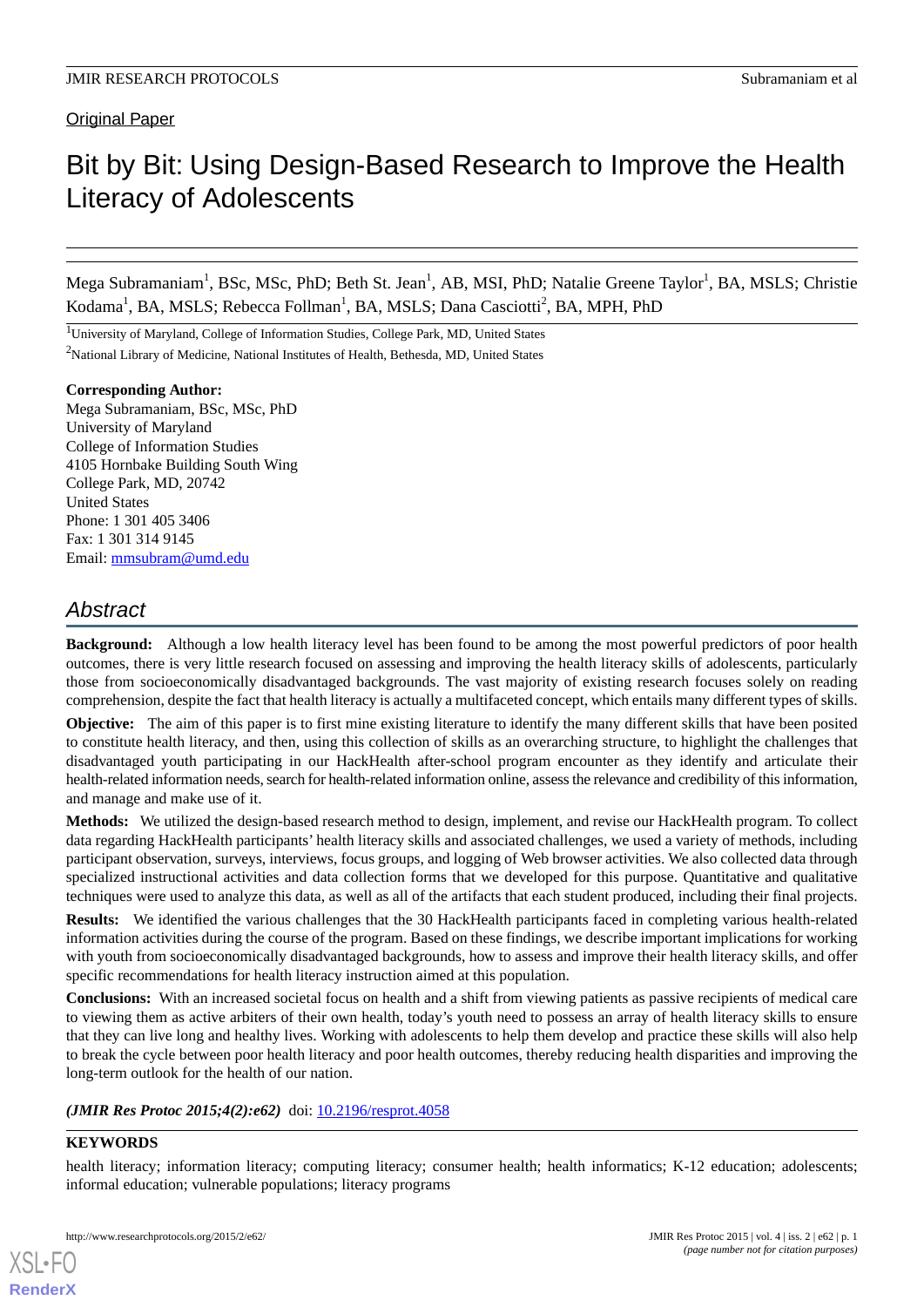### *Introduction*

#### **Background**

A low level of health literacy has been found to be a stronger predictor of an individual's health than age, race, education level, employment status, and income [\[1\]](#page-11-0). According to the National Assessment of Adult Literacy (NAAL), 36% of adults in the United States have limited health literacy (characterized by NAAL as basic or below basic health literacy), with lower health literacy levels even more prominent among immigrants, minorities, older adults, and lower-income populations [\[1](#page-11-0)[,2\]](#page-11-1).

But what exactly is health literacy? Due to the dynamic nature of health information, including its format, sources, and potential and actual uses, the definition of health literacy is evolving. Berkman et al [\[3](#page-11-2)] provide a complete retrospective and prospective view of health literacy that demonstrates the changes from individual-static definitions to individual-dynamic definitions to system-social definitions. What it means to be health literate has shifted from a narrow focus on one's "ability to perform basic reading and numerical tasks required to function in the health care environment" [\[4](#page-11-3)] to a broader focus on possessing and applying a range of skills. According to NAAL, "Health literacy is not simply the ability to read. It requires a complex group of reading, listening, analytical, and decision-making skills, and the ability to apply these skills to health situations" [[1\]](#page-11-0). Additionally, as the Internet becomes an increasingly integral part of the set of sources people regularly consult for information, we see novel challenges related to seeking, assessing, understanding, and using online health information.

According to Lenhart et al, 31% of teenage (aged 12 through 17) Internet users go online to find information about health, dieting, or physical fitness, and about 17% use the Internet to search for health topics that are difficult to discuss, such as drug use, depression, and sexual health. Further, teens from low-income households (< \$30,000/year) are more likely than those from higher income households (> \$75,000/year) to use the Internet to find health information (23% vs 11%, respectively) [[5\]](#page-11-4). However, data regarding the health literacy levels of adolescents are not available [[6\]](#page-11-5), as this population has largely been ignored in health literacy research and intervention development [\[7](#page-11-6),[8,](#page-11-7)[9](#page-11-8)[,10](#page-11-9)]. Adolescence is a formative time when young people are in the process of developing health behaviors and habits that will influence their health in later years [[6](#page-11-5)[,9](#page-11-8),[11](#page-11-10)[,12](#page-11-11)]. Thus, channeling energy and resources toward the development of health literacy and health information seeking skills among adolescents is vital.

In this study, we unpack the skills (which we term "health literacy bits") needed to articulate one's health-related information needs, search for health-related information online, assess the relevance and credibility of this information, and manage and make use of it. We draw from the various literatures that describe components of health literacy (ie, eHealth, information literacy, media literacy, computer literacy, digital literacy, etc). The primary objective of this study is to highlight the challenges that a group of disadvantaged adolescents participating in an after-school program (called HackHealth)

face in acquiring these skills. We then provide recommendations for facilitating mastery of these skills among this population and share the changes we will make in the next iteration of the HackHealth program.

The HackHealth after-school program was designed to devise innovative ways to assist adolescents with health literacy development. HackHealth's overarching goals are to increase adolescents' interest in the health sciences, their health information literacy levels, their health-related self-efficacy, and their understanding of the crucial link between their daily health-related behaviors and their ability to maintain their health and prevent disease. Adolescents participating in the 8-week HackHealth program choose a health topic of personal interest, conduct research on this topic using both print and digital resources, create a final product incorporating what they have learned, and then present it to their peers and family members. Our curriculum (featured on the HackHealth website) focuses on topics such as keyword/query formulation, credibility assessment, topic refinement, and the use of online tools to create final products [[13\]](#page-12-0).

To date, the HackHealth program has been conducted in 3 Title I middle schools (ie, at least 40% of the school's students are from low-income families [[14\]](#page-12-1)) in the mid-Atlantic region of the United States. All 3 schools have very high free and reduced-price meals program participation rates, ranging between 81% and 89% [\[15](#page-12-2)]. These indicators suggest that our research participants are from families of lower socioeconomic status. Middle schools in this region include grades 6 through 8, with the age of students falling between 10 and 15 years old. Each after-school session lasts between 60 to 120 minutes. Each school is staffed with a full-time librarian, all of whom participated in co-designing program activities using methods of cooperative inquiry [\[16](#page-12-3)-[18\]](#page-12-4) that utilized a variety of "low-tech" materials to create prototypes and sketches of HackHealth sessions. The librarians then implemented the HackHealth program in their school library alongside the research team.

#### **Prior Work**

#### *Adolescents and Their Information-Seeking Behavior*

Health-related websites have become more prevalent and more diverse over the past 2 decades, growing to encompass newer types of content, such as user-generated content found in forums, blogs, and online communities. Adolescents are at an age where independent search becomes more enticing, particularly when their questions pertain to issues that are difficult to discuss [[19](#page-12-5)[-22](#page-12-6)]. Unfortunately, due to a relative lack of life experience and experience with searching [\[23](#page-12-7)], adolescents often have difficulty identifying relevant sources [[24,](#page-12-8)[25](#page-12-9)]. The various thoughts, feelings, and actions that typically occur during each stage of an individual's search are identified in Kuhlthau's [\[26](#page-12-10)] information search process model, clearly showing the challenges and resulting feelings youth experience.

A more tangible challenge to information seeking is the lack of basic access to computers. Without computer access, youth have limited opportunities to experience new open Web technologies, practice online searches, and gain experience with identifying

 $XS$  • FC **[RenderX](http://www.renderx.com/)**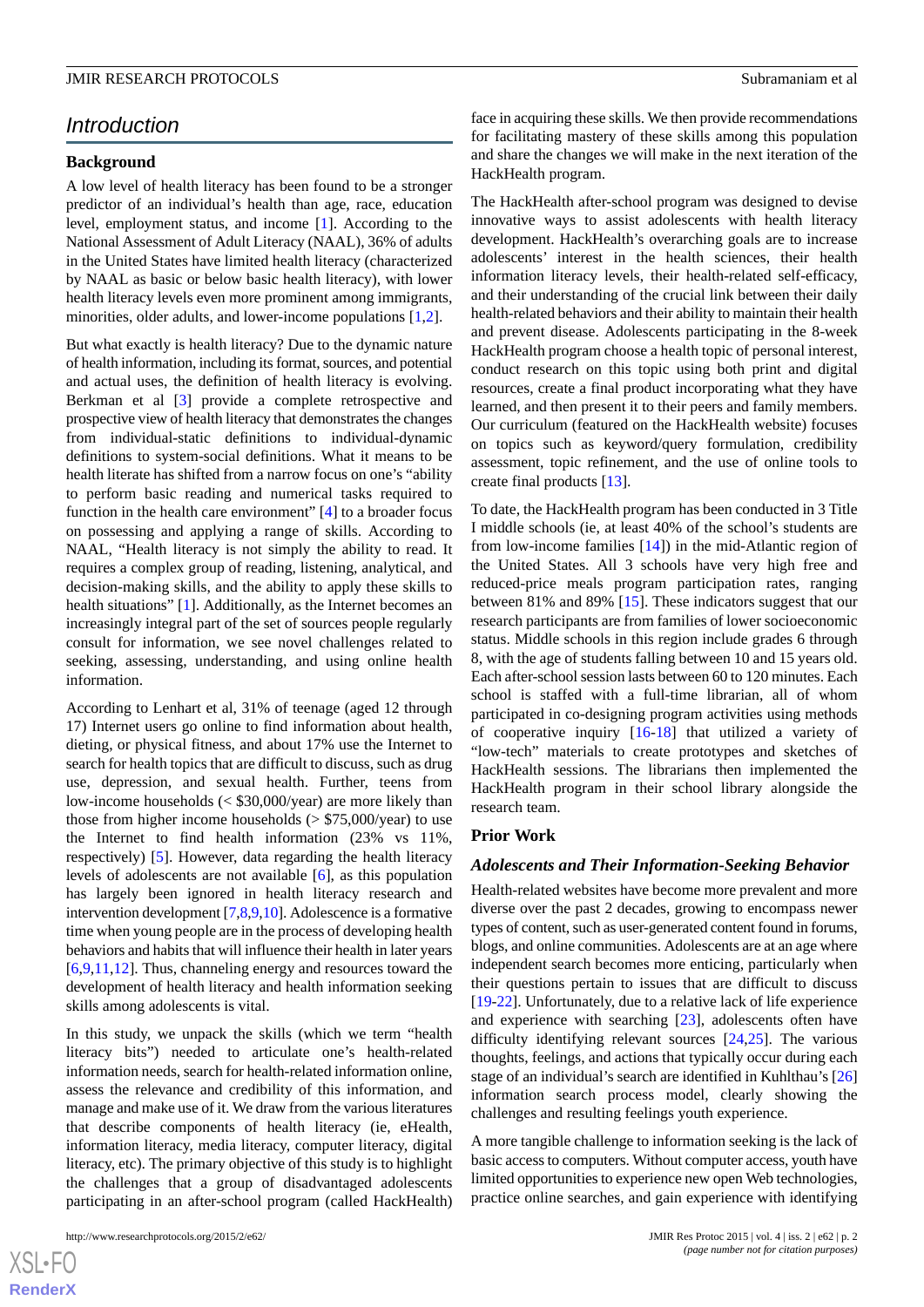the best search engines for their needs and the sources likely to contain the best information for their purposes [\[5](#page-11-4),[27\]](#page-12-11). Developing and refining questions is also difficult for youth, as they frequently lack domain knowledge [[23](#page-12-7)[,28](#page-12-12),[29\]](#page-12-13) and may not understand the relevant terminology [[30\]](#page-12-14). Their searching is frequently impeded by poor spelling ability [[31](#page-12-15)], overreliance on website appearance when evaluating content [\[19](#page-12-5)[,32](#page-12-16)-[36\]](#page-12-17), and a preference for search engines over library databases [\[37\]](#page-12-18). Even assuming that youth have access to computers and the ability to search for and evaluate health information, they may lack the motivation to do so. Youth may not conduct a search if they have no personal interest in a topic [[38](#page-12-19)[,39](#page-12-20)] or if they feel they already know the answer to a health-related question [[40\]](#page-12-21). Similarly, they may not engage in a health-related information search due to a lack of self-efficacy in this area, as determined by associated factors such as optimism, persistence, and goal-orientedness [[41](#page-12-22)[,42](#page-13-0)].

Once youth locate health-related information, they need skills related to recall, numeracy, visual literacy, relevance assessment, and information integration in order to comprehend what they have found. Numeracy requires such basic knowledge as identifying numbers, but also requires computational, analytical, and statistical knowledge [[43\]](#page-13-1), much of which has yet to be taught to young adolescents. Youth often struggle with credibility assessment, automatically choosing search results that are listed first; believing websites in proportion to the amount of information they appear to contain; and/or using other novel, but often unreliable, methods [\[33](#page-12-23),[35](#page-12-24)[,39](#page-12-20),[44\]](#page-13-2). Managing information requires skills in organization, such as storing information for future use. Individuals must analyze what information is needed and keep track of where they obtained it. However, this can be challenging, as adolescents are still "developing the cognitive ability to organize and logically process multiple information objects" [[24\]](#page-12-8).

Finally, once all of these steps have been completed, youth may then apply the information they have located by answering questions, solving problems, making decisions, advocating for others, and/or changing their behaviors based on what they learned during the search [\[1](#page-11-0),[4](#page-11-3)[,45](#page-13-3)-[52\]](#page-13-4). Youth may also communicate with others about what was found, which calls for an awareness of ethical issues, such as copyright infringement and privacy concerns. Such issues are incredibly

complex and require abstract thinking, which is something adolescents are only starting to develop [\[24](#page-12-8)].

### *Health Literacy Skills*

Due to constant changes in both the landscape of information and communication technology and in the personal, social, and environmental health needs of the individual, health literacy is not a static attribute of an individual, but rather a developmental process that unfolds over time [[47,](#page-13-5)[50](#page-13-6),[53\]](#page-13-7). Because health literacy is socially negotiated (ie, embedded within the social, cultural, and environmental context and norms of the individual and his/her community) [[10,](#page-11-9)[49](#page-13-8),[54-](#page-13-9)[56](#page-13-10)]; contingent upon the resources an individual has access to at any given moment [[54](#page-13-9)[,56](#page-13-10)]; and variable dependent upon the complexity of the task at hand [\[56](#page-13-10),[57\]](#page-13-11), we break down health literacy into individual skills, which we label here as "health literacy bits." We use the term "literacy bits" to reflect the nature of the development of any type of literacy (ie, traditional, new media, health, etc), which is incremental and cumulative. Breaking the multifaceted construct of health literacy into separate literacy bits will enable health literacy teachers to focus on subsets of health literacy skills for a particular intervention.

We closely examined health literacy definitions and enumerations of associated health literacy skills (and literacies) from articles/resources that offered unique definitions and skills. (See our resulting health literacy skills inventory in [Table 1.](#page-3-0)) We unpacked the skills and definitions that we found into 8 phases, with general abilities and characteristics (ie, health-related knowledge; ability to listen/communicate; motivation, attitudes, and intentions; and self-efficacy) and information access serving as the foundational elements/phases that must be in place in order to engage in the subsequent phases. In other words, without the motivation and self-efficacy to engage in health-related information seeking and use, and without information access, the other phases are likely to remain unattainable. Further, the extent and nature of an individual's self-efficacy and information access will influence the fruitfulness of the other phases, which are information need identification and question formulation, information search, information comprehension, information assessment, information management, and information use. Although the use of a table structure and the term "phases" implies linearity, the health information seeking process is, in reality, a fluid and iterative process.

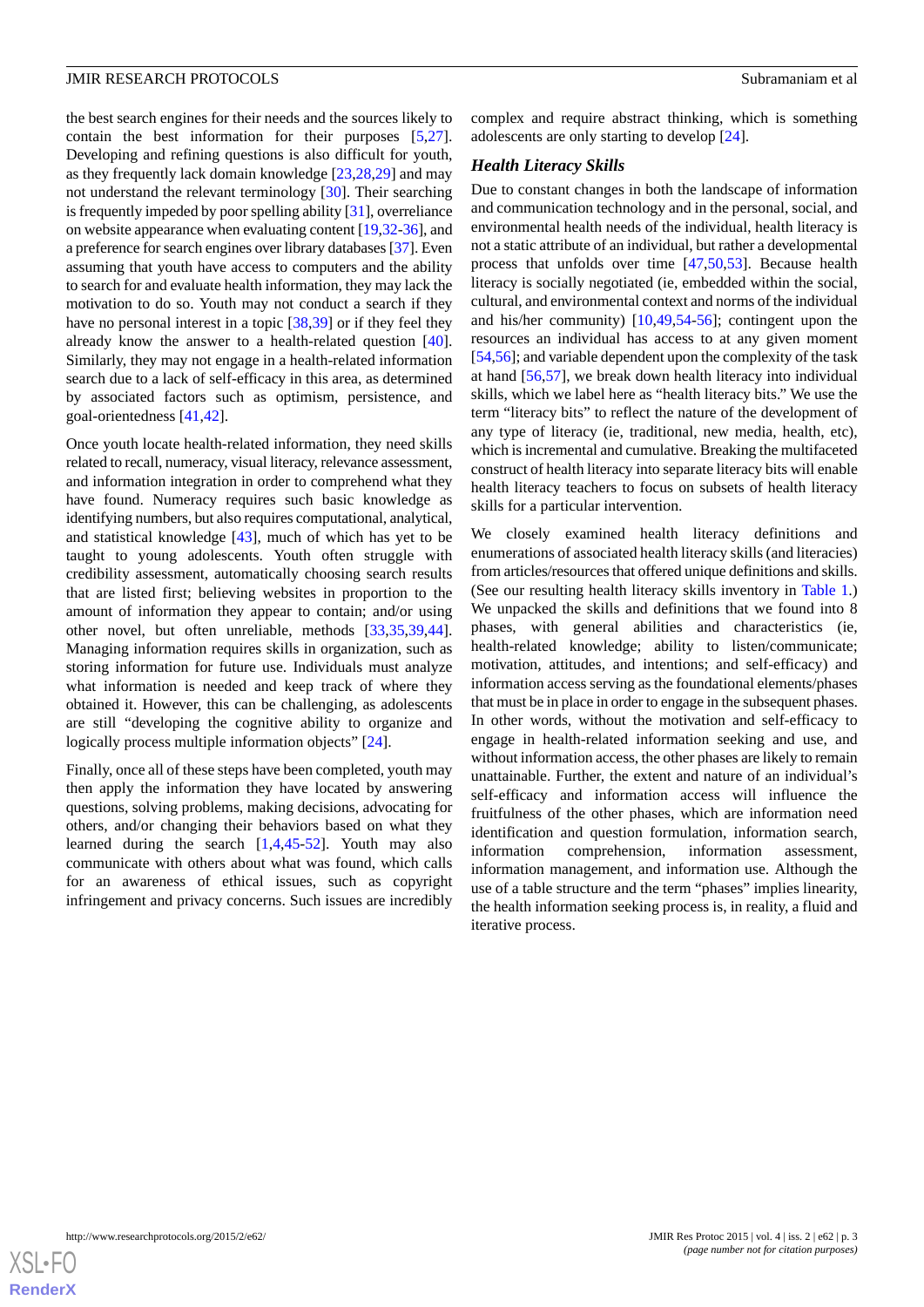<span id="page-3-0"></span>**Table 1.** Health literacy skills inventory.

| Phase                                                   | Literacy $Bit(s)$                                                                                                                                                              | Source(s)                                                            |  |  |  |
|---------------------------------------------------------|--------------------------------------------------------------------------------------------------------------------------------------------------------------------------------|----------------------------------------------------------------------|--|--|--|
| Foundational element: general abilities/characteristics |                                                                                                                                                                                |                                                                      |  |  |  |
|                                                         | Health-related knowledge                                                                                                                                                       | 48, 49, 50, 52, 57, 58, 59, 60                                       |  |  |  |
|                                                         | Ability to listen/communicate                                                                                                                                                  | 1, 11, 44, 45, 49, 50, 51, 54, 58, 59, 60, 61                        |  |  |  |
|                                                         | Motivation/attitudes/intentions                                                                                                                                                | 11, 45, 48, 52, 59, 61                                               |  |  |  |
|                                                         | Self-efficacy                                                                                                                                                                  | 11, 47, 53, 59, 60                                                   |  |  |  |
|                                                         | Foundational element: information access                                                                                                                                       |                                                                      |  |  |  |
|                                                         | Able to adapt to new technologies                                                                                                                                              | 46, 50, 51, 53, 61                                                   |  |  |  |
|                                                         | Aware of primary health resources to begin search                                                                                                                              | 46, 47, 50, 51, 58, 62, 63                                           |  |  |  |
|                                                         | Access valid information, products, and services                                                                                                                               | 45, 47, 48, 50, 51                                                   |  |  |  |
|                                                         | Have exposure to computers in everyday life                                                                                                                                    | 46, 50, 53                                                           |  |  |  |
|                                                         | Awareness of search engines and their capabilities                                                                                                                             | 50                                                                   |  |  |  |
|                                                         | Information need identification and question formulation                                                                                                                       |                                                                      |  |  |  |
|                                                         | Develop and refine a range of questions to frame search                                                                                                                        | 46, 50, 58, 64                                                       |  |  |  |
|                                                         | Understand relevant health terms                                                                                                                                               | 46, 47, 49, 50, 51, 57, 60, 63                                       |  |  |  |
| Information search                                      |                                                                                                                                                                                |                                                                      |  |  |  |
|                                                         | Develop appropriate search strategies                                                                                                                                          | 46, 49, 50, 62, 64                                                   |  |  |  |
|                                                         | Use correct keyword searching strategies                                                                                                                                       | 65                                                                   |  |  |  |
|                                                         | Use correct spelling in search terms                                                                                                                                           | 30, 65                                                               |  |  |  |
|                                                         | Use the library's electronic resources, such as databases, etc                                                                                                                 | 46, 64                                                               |  |  |  |
|                                                         | Maintain a critical stance, such as by using keywords that do not prematurely close off<br>a search                                                                            | 11, 39, 64, 66                                                       |  |  |  |
|                                                         | Perform search informed by recommendations by health professionals and/or teachers<br>(ie, reputed credibility)                                                                | 68                                                                   |  |  |  |
|                                                         | Understand how search engines work (ie, hits, order of search results, snippets, inclu-<br>sion/placement of ads, etc).                                                        | 46, 62                                                               |  |  |  |
|                                                         | Limit reliance on surface characteristics, such as the design of a website, the language<br>used, etc (ie, surface credibility)                                                | 38                                                                   |  |  |  |
|                                                         | Reduce search result selection based solely on word familiarity                                                                                                                | 38                                                                   |  |  |  |
|                                                         | Use translation features on the search engine or Web page                                                                                                                      | 38                                                                   |  |  |  |
| Information comprehension                               |                                                                                                                                                                                |                                                                      |  |  |  |
|                                                         | Able to read, comprehend, and recall information located                                                                                                                       | 4, 11, 44, 45, 46, 47, 48, 49, 50, 51, 52, 53, 54,<br>57, 60, 61, 65 |  |  |  |
|                                                         | Able to perform basic mathematical functions (ie, numeracy)                                                                                                                    | 4, 11, 44, 46, 49, 50, 51, 52, 52, 53, 60, 61                        |  |  |  |
|                                                         | Able to comprehend simple charts (ie, visual literacy)                                                                                                                         | 1, 46, 50, 61, 64                                                    |  |  |  |
|                                                         | Filter information found and extract only relevant information                                                                                                                 | 46, 50, 58, 61, 62                                                   |  |  |  |
|                                                         | Information assessment                                                                                                                                                         |                                                                      |  |  |  |
|                                                         | Evaluate information based on its accuracy, validity, and appropriateness (ie, message<br>credibility)                                                                         | 48, 50, 51, 53, 58, 61, 64, 69                                       |  |  |  |
|                                                         | Evaluate source (eg, site sponsor or type of site (.com, .gov, .edu, .org)) to determine the<br>believability of the person providing the information (ie, source credibility) | 38, 53, 63, 68, 69, 70                                               |  |  |  |
|                                                         | Evaluate the site based on when it was last updated (ie, currency)                                                                                                             | 64, 69                                                               |  |  |  |
|                                                         | Update generalized credibility perceptions, as applicable (ie, presumed and experienced 63<br>credibility)                                                                     |                                                                      |  |  |  |
|                                                         | Evaluate the credibility of the medium (ie, media credibility)                                                                                                                 | 38, 45, 68                                                           |  |  |  |

[XSL](http://www.w3.org/Style/XSL)•FO **[RenderX](http://www.renderx.com/)**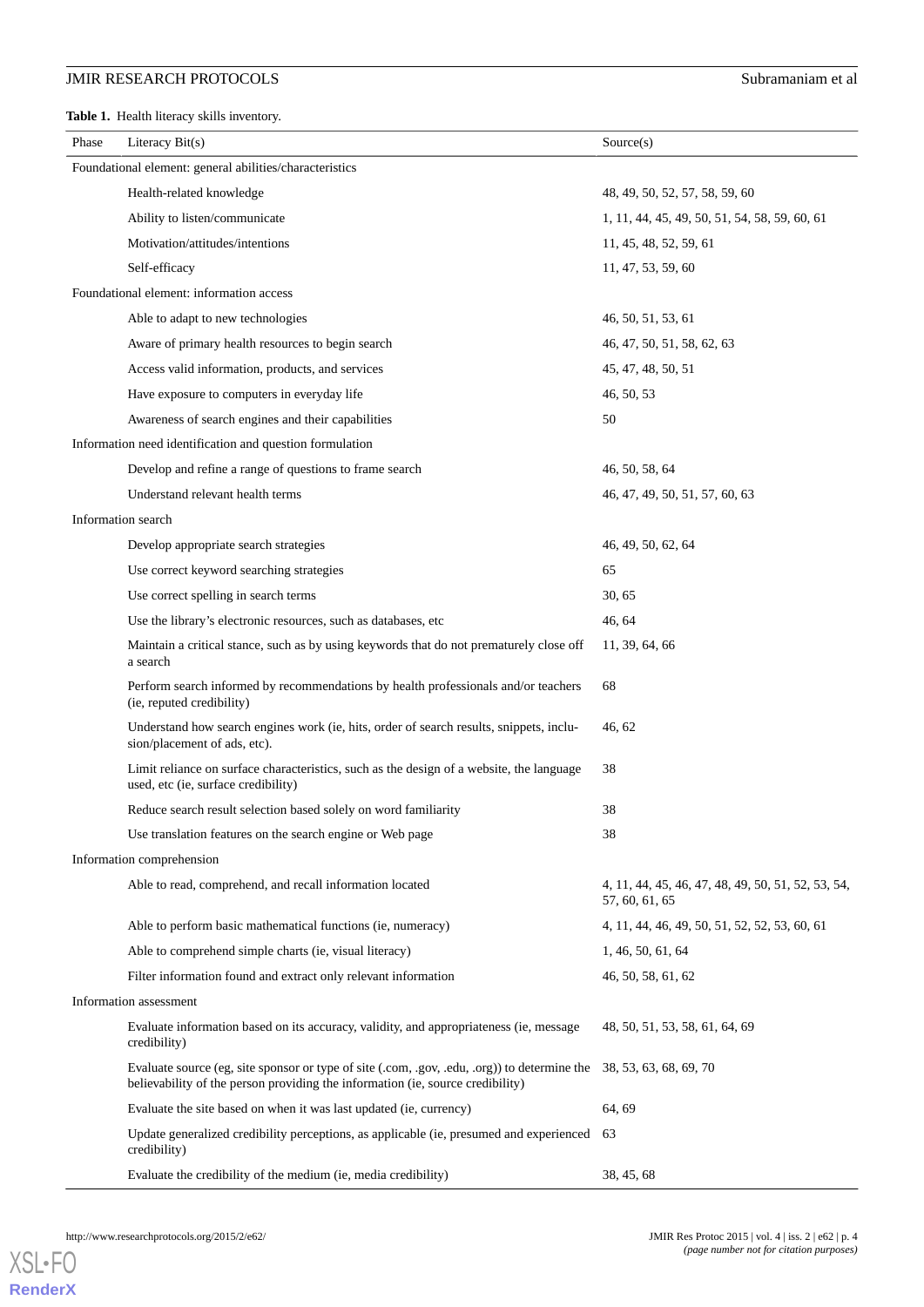| Phase                                                                     | Literacy $Bit(s)$                                                                                                                                                                                                             | Source(s)                     |  |  |  |
|---------------------------------------------------------------------------|-------------------------------------------------------------------------------------------------------------------------------------------------------------------------------------------------------------------------------|-------------------------------|--|--|--|
|                                                                           | Evaluate (not just accept without questioning) others' claims regarding the validity of a<br>site or of specific information (ie, reputed credibility, conferred credibility, tabulated<br>credibility, emergent credibility) | 38, 45, 46, 68                |  |  |  |
|                                                                           | Make sense of information gathered from diverse sources by identifying misconceptions,<br>main and supporting ideas, conflicting information, point of view, and bias                                                         | 28, 39, 53, 63                |  |  |  |
|                                                                           | Conclude which sites/information are valid and accurate by using conscious strategies<br>(rather than simply using intuitive and heuristic judgments)                                                                         | 39, 50, 66, 67                |  |  |  |
|                                                                           | Refine search, as necessary                                                                                                                                                                                                   |                               |  |  |  |
| Information management                                                    |                                                                                                                                                                                                                               |                               |  |  |  |
|                                                                           | Organize gathered information to optimize future retrieval/use                                                                                                                                                                | 61, 64                        |  |  |  |
| Information use (dependent on context/goal of health information seeking) |                                                                                                                                                                                                                               |                               |  |  |  |
|                                                                           | Synthesize information from multiple sources; draw conclusions                                                                                                                                                                | 50, 61, 64                    |  |  |  |
|                                                                           | Answer questions originally formulated to represent information need                                                                                                                                                          | 46, 50, 66                    |  |  |  |
|                                                                           | Able to use information to address/solve health problems                                                                                                                                                                      | 4, 46, 47, 48, 49, 50, 51     |  |  |  |
|                                                                           | Use information located to make health-related decisions                                                                                                                                                                      | 1, 44, 45, 47, 48, 49, 50, 51 |  |  |  |
|                                                                           | Practice health-enhancing behaviors and mitigate/avoid health risks                                                                                                                                                           | 45, 47, 48, 49, 51, 58        |  |  |  |
|                                                                           | Articulate potential limitations of published research findings and the cumulative impact<br>of scientific knowledge (ie, incremental process of discovery) and wrong information                                             | 46.53                         |  |  |  |
|                                                                           | Share, collaborate, communicate, and create information, adapting as needed for intended<br>audience (eg, self, peer, family, etc)                                                                                            | 49, 50, 64                    |  |  |  |
|                                                                           | Practice appropriate information ethics (eg, copyright, security, privacy, etc)                                                                                                                                               | 50, 64                        |  |  |  |
|                                                                           | Advocate for personal, family, and/or community health                                                                                                                                                                        | 45                            |  |  |  |

### **Contribution of the Study**

Through identification of the challenges encountered by HackHealth participants in the course of acquiring various health literacy skills, we will be able to ascertain the specific components of health literacy that we should emphasize in the next iteration of HackHealth. Additionally, we also examine our health literacy pedagogy (ie, our modules and our instructional strategies) in light of the challenges faced by HackHealth participants, and make targeted changes to the ways that we facilitate health literacy instruction. We also hope that our health literacy skills inventory and our revised HackHealth modules can serve as a guide to health educators who work with adolescents.

We will also use our health literacy skill inventory ([Table 1](#page-3-0)) to develop a prototype digital health literacy assessment tool that will provide an objective measure of youths' baseline health literacy level and their subsequent development of various health literacy skills, enabling us to move beyond a sole reliance on researcher observation and the few existing tools for assessing adolescents' health literacy, which merely measure their perceptions of health information and of their own health literacy skills [[6\]](#page-11-5). The inadequacy of existing health literacy assessment tools has been pointed out by many researchers [[11](#page-11-10)[,58](#page-13-12)-[61\]](#page-13-13). In addition, there are few assessments of any type that focus specifically on the health literacy of adolescents [\[6](#page-11-5),[11](#page-11-10)[,62](#page-13-14),[63\]](#page-13-15). Current instruments, such as the Rapid Estimate of Adult Literacy in Medicine-Teen (REALM-Teen), have primarily focused on reading ability and occasionally numeracy, rarely acknowledging the wider range of abilities and dispositions

[XSL](http://www.w3.org/Style/XSL)•FO **[RenderX](http://www.renderx.com/)**

needed to achieve robust health literacy [\[58](#page-13-12),[64\]](#page-13-16). Considering the relative lack of knowledge about adolescent health literacy [[9](#page-11-8)[,10](#page-11-9)], the development of an appropriate tool to measure a comprehensive array of the skills involved in health literacy is critical.

### **Objective of the Study**

The objective of this study is to identify the challenges that a group of disadvantaged adolescents participating in the HackHealth program encounter in mastering the health literacy bits that we have identified from existing literature ([Table 1\)](#page-3-0). Using these literacy bits as an organizational framework, we provide salient examples of the common challenges that our participants faced as they navigated the various phases of health information seeking and use. Based on this analysis, we provide pedagogical recommendations that we will implement during the next iteration of our HackHealth program and that can be used by other health literacy coaches and teachers in their health literacy instruction.

# *Methods*

### **Recruitment**

Adolescents are recruited for the HackHealth program by school librarians through school-wide announcements, consultations with health teachers, and referrals by homeroom teachers. A total of 30 students across 3 schools have participated in HackHealth*,* comprising 7 (23%) boys and 23 (77%) girls. Four (13%) of our participants were in sixth grade, 14 (47%) were in seventh grade, and 12 (40%) were in eighth grade. Of these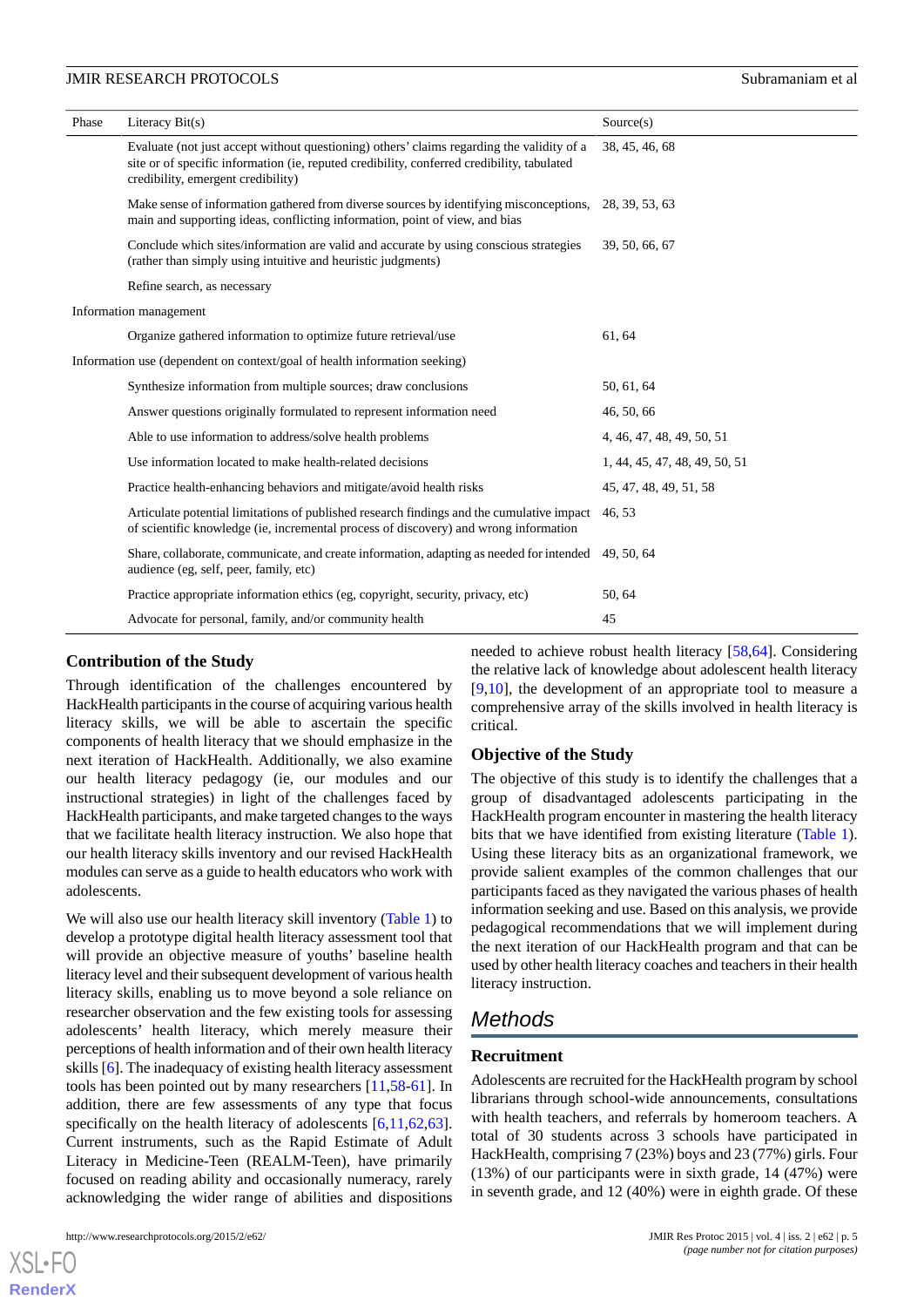30 participants, 20 completed the entire program. The range of ages of participants was 10 to 15 years old, averaging 12.8 (SD  $= 1.15$ ). The vast majority were 13 (n=14; 47%) or 14 (n=7; 23%) years old. All 30 participants belong to minority groups in the United States: 15 (50%) are Hispanic/Latino, 10 (33.3%) are African American, 4 (13.3%) self-identify as "Other," and 1 (3.3%) is Asian. A majority (n=22; 73%) of our participants reported that they have a computer at home, and most (n=21; 70%) had accessed the Internet from home using at least 1 type of device, such as their own or a parent's computer, cell phone, and/or tablet.

### **Data collection**

Our approach is informed by design-based research (DBR), which is often used in the learning sciences [[65\]](#page-13-17). DBR entails researchers and educators actively collaborating in designing and implementing learning programs and relevant technologies. Using both qualitative and quantitative methods, the researchers seek to collect rich data that uncovers the pedagogical and technological factors that play a role in students' learning processes. This type of research is termed "design-based," as data collection and the insights gained are continuously used to inform the subsequent design of the learning program and technology. The DBR process is iterative, and our goal is to continuously refine and develop the HackHealth health literacy curriculum.

Prior to commencing the HackHealth study, we obtained approval to conduct this study from the University of Maryland's Institutional Review Board and the school district's Department of Research and Evaluation. We held an introductory meeting at each school to explain the program to interested adolescents and to distribute parental and student consent forms. At the meeting, we explained the goals of the project, walked the students through the content on the consent forms that they and their parents would need to sign before they could participate, and addressed any questions they had.

To obtain a complete description of the health literacy perceptions and practices of our participants, we employed several different data collection methods throughout the 8-week program. [Table 2](#page-6-0) lists the data collection methods we used, along with the approximate time we spent implementing each of these methods.

Our data collection efforts resulted in a total of 650 pages of materials, 176 pages of observation notes, and 80 hours of audio recordings of our interactions with participants (which includes recording of interviews, focus groups, and 1-to-1 sessions). Interviews and focus group sessions were transcribed in their entirety, and other audio-recorded materials were transcribed as needed.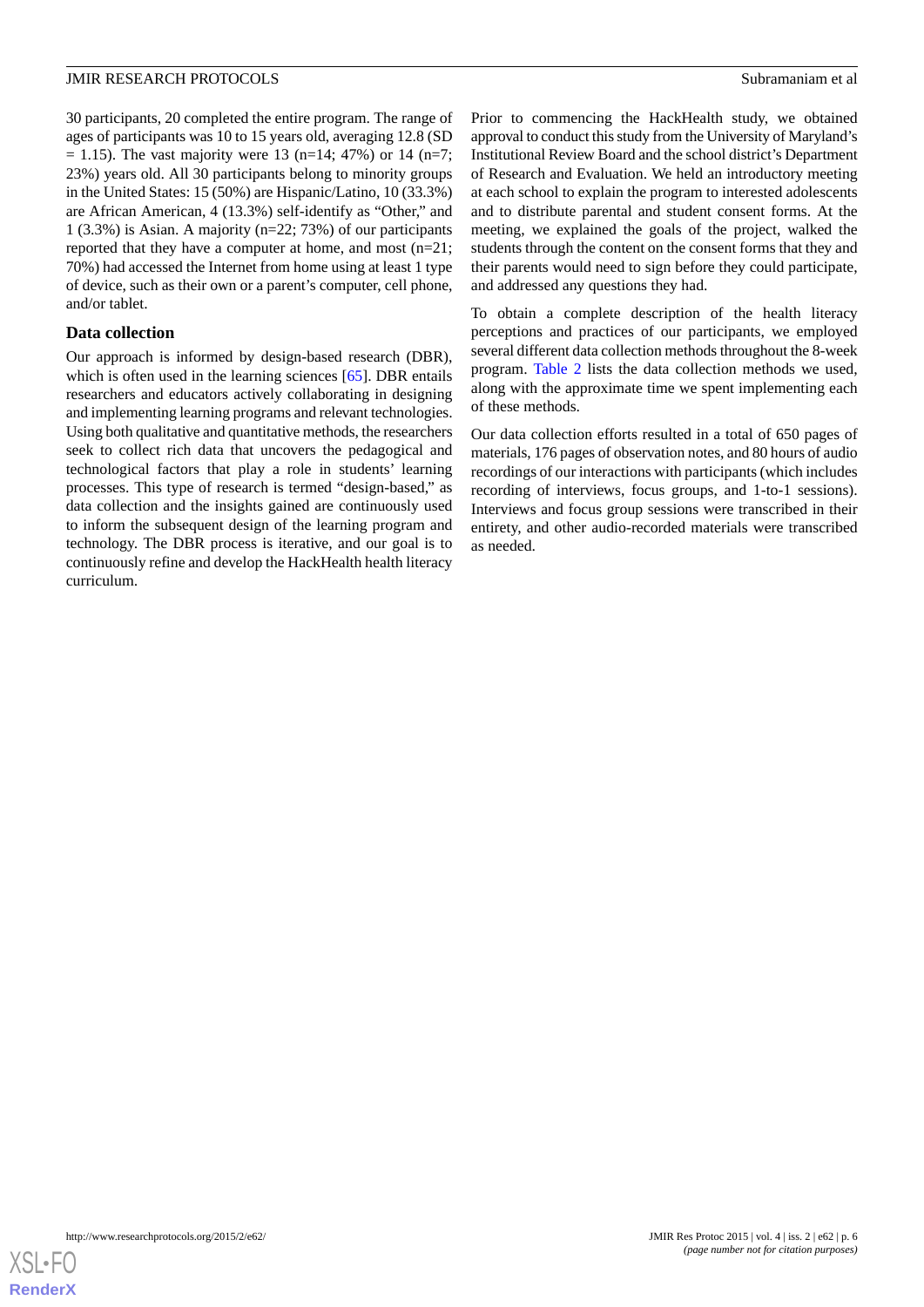<span id="page-6-0"></span>**Table 2.** Data collection methods.

| Instrument                                         | Session(s)                 | Approximate Time<br>Spent                     | Description                                                                                                                                                                                                                                                                                                                                                                                                                                                                                                                                                     |
|----------------------------------------------------|----------------------------|-----------------------------------------------|-----------------------------------------------------------------------------------------------------------------------------------------------------------------------------------------------------------------------------------------------------------------------------------------------------------------------------------------------------------------------------------------------------------------------------------------------------------------------------------------------------------------------------------------------------------------|
| Pre-/post-program survey                           | 1 and 8                    | $15 \text{ min}$                              | Collects participant demographics, preferred sources of health informa-<br>tion, interest in science and health, and students' perceptions regarding<br>their health literacy skills                                                                                                                                                                                                                                                                                                                                                                            |
| Topic and goal selection<br>form                   | $\overline{2}$             | 20 min                                        | Collects students' choice of topic, as well as their motivation for choosing<br>this particular topic                                                                                                                                                                                                                                                                                                                                                                                                                                                           |
| Credibility screenshot activ- 4<br>ity             |                            | 30-40 min                                     | Using large poster-sized screenshots of 6 obesity-related websites—in-<br>cluding a government site, a KidsHealth site, a blog, a Wikipedia site, a<br>WebMD site, and a Dr. Oz site—we ask the students to place green sticky<br>notes on the posters next to aspects of each site that they feel make the<br>site credible and to put pink sticky notes next to aspects that they feel<br>make the site not credible. Students write explanations on each sticky<br>note. (For a more detailed description of this activity, see Subramaniam<br>et al, 2015.) |
| Google search results activi- 5<br>ty              |                            | $20-30$ min                                   | Using a printout of a Google Search results page for the keyword "obe-<br>sity," we ask students to put a star next to the 3 links they would most<br>likely click on. We then engage them in a group discussion on the reasons<br>for their choices. (For a more detailed description of this activity, see<br>Subramaniam et al, 2015.)                                                                                                                                                                                                                       |
| Search log                                         | $4-6$                      | 30 min per session                            | Students fill out a search log form as they search for information regard-<br>ing their selected topic. The form elicits the keywords they used for each<br>of their searches; the URLs of the sites they visited; and their perceptions<br>regarding the usefulness, credibility, and ease-of-use of each of these<br>sites.                                                                                                                                                                                                                                   |
| Final project goal sheet                           | $4-6$                      | 5 to 10 min per ses-<br>sion                  | The students fill out (and update, as needed) a form indicating their se-<br>lected topic, the mode they will use to deliver their final project, and a<br>list of the information and skills that they still need to complete their final<br>project.                                                                                                                                                                                                                                                                                                          |
| Participant observation                            | All                        | Eight $60-$ to 120-min<br>sessions per school | All researchers attending the sessions conducted participant observation<br>for the full duration of every session at each school.                                                                                                                                                                                                                                                                                                                                                                                                                              |
| Browser history download-<br>ing and documentation | Most sessions              | 30 min per session                            | Following the sessions during which students conducted research on<br>their health topics, we collected their browser histories for future analysis.                                                                                                                                                                                                                                                                                                                                                                                                            |
| Artifacts                                          | Most sessions              | Varies                                        | This includes the research organizers (in which students recorded notes<br>regarding what they were learning and the sources they consulted) and<br>their final projects.                                                                                                                                                                                                                                                                                                                                                                                       |
| Post-program interviews                            | 8                          | 30 min per student                            | Interviews were conducted using open-ended questions that elicited<br>students' perceptions regarding the impacts of the program in terms of<br>their interest in health, their learning, their health-related self-efficacy,<br>etc.                                                                                                                                                                                                                                                                                                                           |
| Focus group                                        | Final party/focus<br>group | $60$ min                                      | The questions focused on students' experiences during the program.<br>Focus group size is between 3 to 8 students.                                                                                                                                                                                                                                                                                                                                                                                                                                              |

#### **Data Analysis**

Two members of the research team undertook the data analysis. They began by practicing open coding on a complete data set from 1 participant and all researcher observation notes from 1 week at 1 school. Each researcher developed a personal codebook based on the research goals articulated for the study and the health literacy skills inventory [\(Table 1](#page-3-0)). By comparing their personal codebooks, the researchers identified the central themes of interest, resulting in the development of a shared codebook. The final version of the codebook was entered into NVivo 10 qualitative data analysis software and then used to code the remaining data. Each data artifact was coded by 1 researcher, with another researcher checking the codes for agreement. As additional codes emerged during the coding process, the researchers discussed how to categorize and define

http://www.researchprotocols.org/2015/2/e62/ JMIR Res Protoc 2015 | vol. 4 | iss. 2 | e62 | p. 7

 $X$ SL•FO **[RenderX](http://www.renderx.com/)** them. Where there were disagreements, the excerpts were discussed. Extensive memos were kept of coding decisions to establish an audit trail.

# *Results*

### **Overview**

Based on analysis of the data we collected, we highlight the challenges that participants encountered in their health information-seeking, as these challenges reflect the deficits in their health information literacy. Our analysis is structured by the literacy bits outlined in [Table 1,](#page-3-0) focusing on the literacy bits that are delineated in each of the information-seeking phases. As the 2 types of foundational elements—general abilities/characteristics and information access—delineated in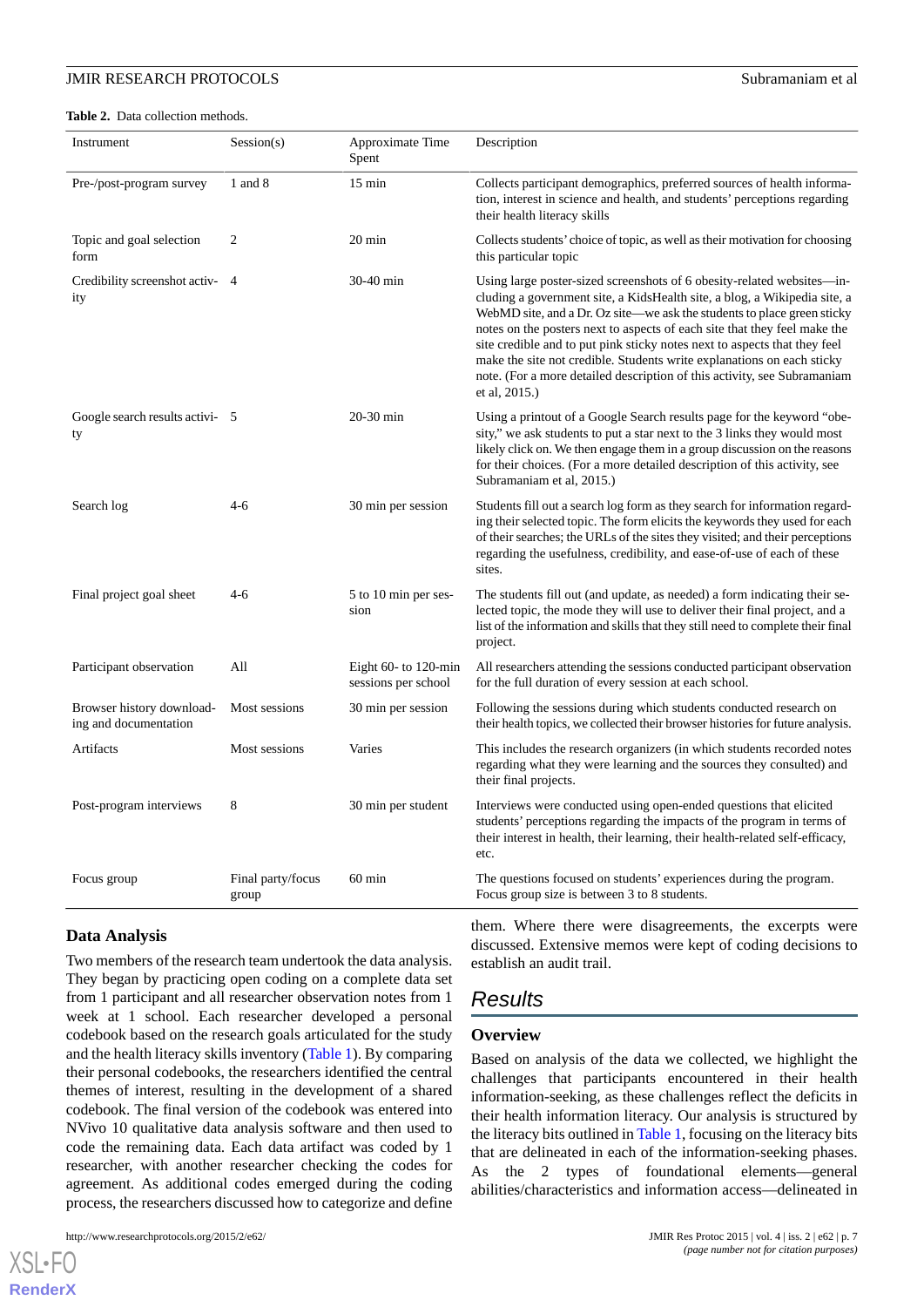the first 2 sections of the table are required for a student to be able to engage in information-seeking phases, we focus this paper only on the literacy bits that pertain to participants' actual information need identification/articulation, information seeking, information comprehension, information assessment, information management, and information use processes. For

each bit, we share relevant quotes, observations, and/or narrative that exemplify the nature of these challenges. In this paper, we utilize the pseudonyms personally selected by participants. Our analysis is based on data collected throughout the program, but we only highlight the literacy bits that participants had trouble with, excluding those that adolescents appeared to have mastered or that we did not have a chance to observe.

### **Information Need Identification and Question Formulation**

### *Difficulty Understanding Relevant Health Terms*

Although our participants were quite accomplished at formulating research questions, they sometimes lacked familiarity with relevant health terminology, which affected their ability to frame and/or refine their questions and to understand and make use of the information they located. Many participants conducted 1 or more definition searches embedded within their information searching processes. For example, 1 researcher described the following regarding her observations of Betty Boop's information searching processes: "She selected a link to a MedlinePlus article called 'Infant of diabetic mother.' She found this article extremely useful; however, it contained several vocabulary words that she was not familiar with, such as 'bilirubin' and 'neonatal polycythemia.' . . . When she came to words that she didn't know . . . she would open another tab in the browser and type in the URL bar 'definition of [fill in the blank].' For example, she looked up 'bilirubin' this way, but said that the definition provided wasn't useful because it used the word 'hemoglobin,'which she also didn't know. At 1 point, she ended up with multiple tabs open, looking up unfamiliar words contained in the definition of the words she had originally looked up." [Observation 01/29/2014] This often-multitiered chase after the meanings of unfamiliar health terms frustrated our participants and sometimes caused them to lose focus of their original questions.

# *Difficulty Framing Relevant Search Queries*

Another challenge they faced was a lack of familiarity with health terms to use in their initial search queries in order to retrieve accurate, relevant information. For example, Emily was searching for information on "cancer in blood" and was unfamiliar with the term "leukemia," until a researcher shared it with her. A researcher observed, "It is fascinating how the framing of a search [for] 'cancer in blood' versus 'leukemia' makes a difference [in the search results]." [Observation 08/10/2013]

### **Information Search**

 $XS$  $\cdot$ FC **[RenderX](http://www.renderx.com/)**

### *Use of Less Effective Keyword-Searching Strategies*

Many HackHealth participants used 1-word queries to search for information. We observed some of them typing 1-word queries, such as Captain searching for "concussions" and Jerry

looking up "coma," which returned so many results that participants spent a lot of time just sifting through them. As 1-word searches are typed into search box, participants frequently use Google's "autocomplete" feature that offers suggestions as a searcher is typing his/her query. Our observations revealed that participants typically use the autocomplete feature for 1 of the following reasons: (1) they know the broader topic that they are interested in, but don't know the specific subtopic, questions, or proper search terms that should be used; (2) they know the search terms that they would like to use, but don't know the exact spelling for the terms; or (3) they do not know the actual terminology for the illness or health topic that they are interested in and rely on autocomplete for suggestions. For example, Jerry knew he was interested in researching comas, but he relied on autocomplete to select his particular subtopic of interest. We found that our participants frequently clicked on 1 of the search suggestions brought up by the autocomplete function, even if it was not what they had intended to type in the search box in the first place.

### *Lack of Understanding Regarding How Search Engines Work*

Our participants had little understanding of the organization of the search results page. They did not always distinguish between ads and other search results. For example, they paid little attention to the presence of links to advertisements that appeared among their search results, and at times, believed that the advertisements, which were listed at the top of the search results page, were actually credible sites to obtain health information. For example, 1 researcher observed, "Ariana then went to Google and typed the query 'how to cure heart disease.' She clicked on the first ad, which took her to the Mikey Network... " [Observation 01/14/2014] Participants did not understand the order of the search results page, believing the list to be alphabetical or based on popularity. Andy Sixx, for example, believed that search results were returned alphabetically. Jerry believed that the top search results (starting with the ads) are the most popular. Some participants relied solely on the snippets, rather than clicking through to the website, as 1 researcher reported, "When [Ariana] got the search results for each of these searches, she just used the snippets to get the information needed and . . . did not actually click any of the links." [Observation 02/26/2014]

### *Tendency to Select Search Results Based on Word Familiarity*

We observed an overreliance on word familiarity among many of the participants who come from non-English speaking homes. During 1 of the activities designed to capture how they decide which search results to click on, we discovered that they were relying on recognizing words that were familiar to them. For example, 1 student chose a link entitled "Obesity Information" just because she recognized the term "information," even though the listing was an advertisement on the search result page. Once arriving on a page, another student deemed it trustworthy because it had the option to translate the page to Spanish. More information on this phenomenon can be found in Subramaniam et al, 2015.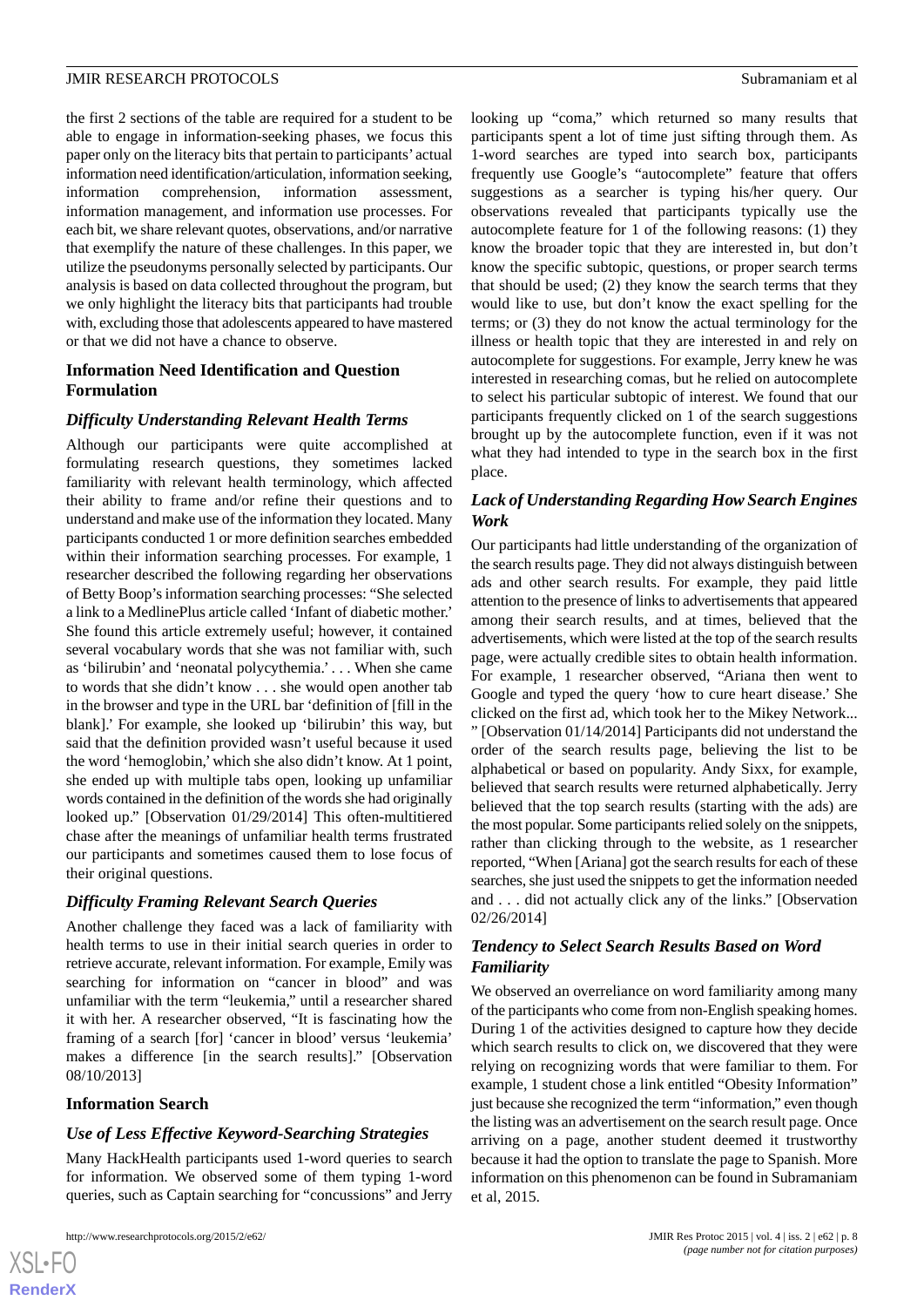### **Information Comprehension**

### *Difficulty Reading, Comprehending, and Recalling Information*

The primary obstacles that hinder these adolescents from comprehending the health information they find on the open Web are a lack of mastery of the English language and an inability to understand the health terms/phrases that are embedded within the information they find. In addition to unfamiliarity with scientific or health-related terms, participants typically do not recognize common health terms such as "symptoms" and "diagnosis." For example, a researcher noted, "Nicole's vocabulary seems to be a barrier . . . I had to explain what the terms 'symptoms'and 'diagnose'meant." [Observation 11/12/2013]

### *Trouble With Filtering Information Found and Extracting Only Relevant Information*

While we did have participants who actually read through paragraphs of texts from their selected information sources with tremendous patience and attempted to capture only the relevant information, the majority of participants skimmed through Web pages rather quickly and sometimes missed relevant information and/or ended up with the wrong information. For example, 1 researcher wrote, "[Mr. Science Guy] was skimming too quickly to retrieve good information. In point, he ended up with completely incorrect information, though the site has it spelled out correctly. . . . [Similarly, Star Wars] read off the article's main points, though like Mr. Science Guy she ended up with misinformation because she perused much too quickly." [Observation 05/01/2014]

### **Information Assessment**

### *Difficulty With Evaluating a Source to Determine Its Credibility*

One common reason participants trusted information was because the author had professional expertise, such as in the case of a doctor, but they also extended their perceptions of credibility to news reporters and celebrity doctors. Jaysa explained her belief in reporters: "They are reliable, the news reporters, 'cause, you know, I don't think they would lie." Nunu identified Kathleen Doheny as the author of a WebMD article that she had found, and learned that she's a journalist who specializes in health, fitness, and behavior topics. Nunu explained why she trusts her: "She's a journalist, but . . . she still knows about health topics and fitness and stuff. Even though you're not a doctor, you might still know a little about the health-related topic." Betty Boop said that she trusts the Dr. Oz website because her mother watches his show and has used some of the information he provided and found that it worked.

At times, our participants faced challenges in correctly identifying the true source of information on the Internet. Sometimes they could not find an author name. Other times, they incorrectly inferred who the author was. For example, several students believed that WebMD is written by doctors from Maryland. Captain said, "The first website I would go to is WebMD because . . . it's doctors from Maryland." Another student, Phenomenal, incorrectly identified the webmaster of a site as the author of the content on the site.

Participants also encountered problems as they evaluated the credibility of a website based on its domain. They tended to feel that .org websites were more trustworthy than .com sites. Chocolate Rain, for example, explained, "It's a .org website, so you know they're not getting too much money from it, I guess. . . . Most .com websites, even though some of them have good information, some of them . . . get money from it." However, participants sometimes found it confusing to try to judge a site based on its domain. As Chocolate Rain put it: "I'm still confused because it's like, how do we trust the sites, because

. . . most of us trust .org and then some of us don't trust .com because most of .com's are being paid by . . . they're like money sites. And then we don't trust .gov because it's the government, but then there's Wikipedia.org. I'm just like, . . . it's a .org site, why don't you trust it?"

### *Difficulty Evaluating the Credibility of the Medium*

Sometimes participants felt that information on the Internet was only credible if it retained features from generally trusted media, such as books. Cherry Marshmallow stated, "I found out from my friends, if it [the website] has, you know, those copyright things in a book, if it has that, it's credible . . . that's what they say." Some participants also felt that online information was credible if they already knew the source from another context. Little Man said he trusted the Let's Move website because he had seen Mrs. Obama talking about this website in a television ad. Star Wars agreed that this website is credible, explaining "because Mrs. Obama said so." However, there is also danger of completely trusting everything on the open Web, as Ariana explained, "It has to be true because you can't put fake stuff on the Internet!"

For some participants, the presence of special types of content or functionality—such as pictures, videos, or the ability to listen to the content read aloud, to read the content in Spanish, or to perform a search on the site—signaled credibility. Chocolate Rain, for example, explained that a particular website was credible because she had used it previously and found that "it has extra things, like you can listen to it . . . so if you have trouble reading, it reads to you, and then it has it in Spanish and . . . different things." However, other types of functionality, such as the ability to log in (which is intended for users to save searches within WebMD, among others), signaled a lack of credibility to some participants. Jaysa, for example, felt that WebMD is not credible "because you can see right here, sign up . . . or sign in, and then it's like a blog, so no."

### *Difficulty Evaluating Others' Claims Regarding the Validity of a Site or of Specific Information*

Some participants described trusting (or distrusting) a site because a relative or teacher trusts (or distrusts) it. Cherry Marshmallow, for example, said she trusts WebMD because her mom trusts it. Mr. Science Guy stated, "I know I went there (teenshealth.org) 'cause my teacher said it was a reliable website."

A few participants used social measures, such as number of followers or number of viewers, as indicators of credibility.

 $XSI - F($ **[RenderX](http://www.renderx.com/)**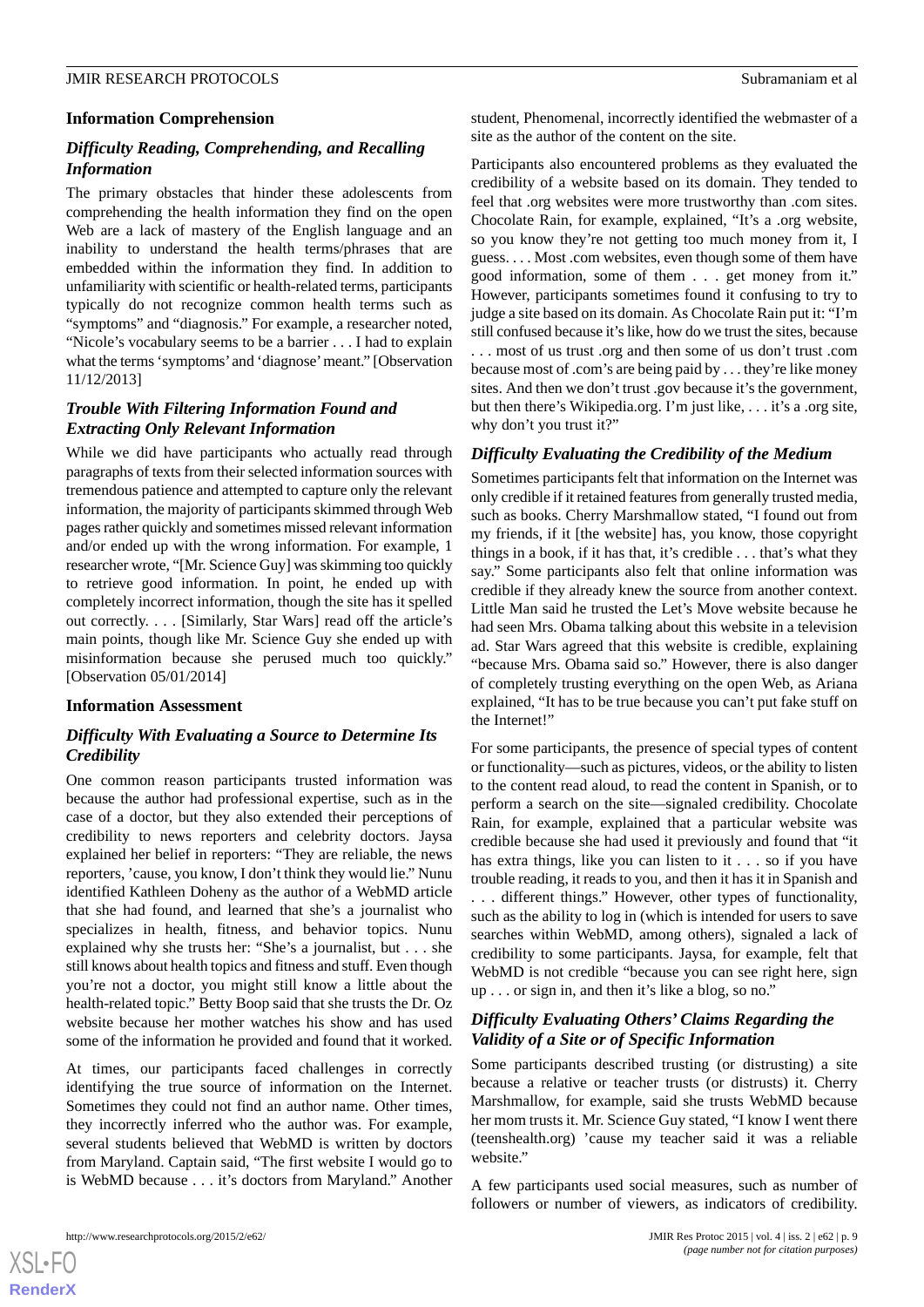Jerry, for example, explained that he chose the link DonorsChoose.org because he noticed that it had 2,609 followers on Google+. Sometimes, however, they misread these cues. For example, Phenomenal said that a diabetes-related video he watched was credible because the person who posted the video had posted many other videos on this topic. However, the figure he was referring to actually reflected the number of Internet users who had viewed this particular video.

### *Use of Inaccurate Strategies for Cross-Checking Information From Multiple Sources*

Out of the 30 HackHealth participants, only 5 deliberately compared (or mentioned that they will compare) the information found across multiple sources/websites to verify or triangulate information. For example, Chocolate Rain mentioned in her post-program interview that she will "check and see . . . other sites have the same information" before actually deciding to use the information that she found. However, even these 5 participants do not exercise credibility assessment strategies in parallel with the synthesis of information from multiple sources. For example, as 1 researcher reflected on JMoney's strategy, " . . . [S]he compared the information she found at several sites and if a lot said the same thing she knew it was right. She didn't really mention the 5Ws," which is the credibility assessment checklist that we provided to the participants. [Observation 05/01/2014] Another example is Jerry, who always clicks on the Wikipedia link first, and said to just "search another website to just double-check if it's right . . . ," which indicates his eagerness to validate the information in Wikipedia by comparing it with other sites. Some participants (Jerry and Jaysa) say that they will check "another" site and some (Kaylee, Chocolate Rain, and JMoney) mentioned that they will compare the information found with "several" and "other" sites, referring to more than 1 other source.

### **Information Management: Difficulty Organizing Gathered Information to Optimize Future Retrieval/use**

Participants do not generally organize the information they find so as to make it easy to return to for use in their presentations. A researcher observed that Nuya "skimmed [websites] hastily and took notes haphazardly . . . currently, her results and notes are mixed for all types of cancer." [Observation 01/15/2014] Some participants made no (or very few) notes after identifying information that could be used for their presentations. For example, Nunu had no notes at the point when she wanted to create her presentation and primarily worked from her memory of the information that she read.

### **Information Use: Unawareness of Appropriate Information Ethics**

We did not have many opportunities to observe participants' information ethics practices in using the information they found, with the exception of their citation/referencing practices and note-taking strategies. Participants generally did 1 of the following: (1) used information without citing because they are ignorant about the need to do so; (2) forgot to cite the resources that they used but know that they should have; and (3) did not know how to cite the sources that they used. Regarding (1), 1

researcher wrote, "Arianna had heard about the word plagiarism but she didn't know what it meant." [Observation 02/19/2014] Regarding (2), the HackHealth team noticed many instances where participants failed to cite the sources that they used in their presentations. When this point was brought up with them, participants often readily agreed that they should have done so. Regarding (3), participants were frequently unsure of when to cite and how to go about including references in their slides. For example, when Andy Sixx noticed that some of her peers had references in their presentations, she checked with a researcher to find out how to include the references she had used in preparing her slides.

Participants often lacked ethical note-taking strategies. A common observation among researchers is the tendency for participants to copy word-for-word the information they found. For example, as a researcher observed, Betty Boop "took extensive notes, pretty much copying word-for-word what was on the Web. . . ." [Observation 01/29/2014] The same researcher observed another student, "Arianna really wanted to just copy-paste text from the Internet directly into her presentation. She explained that she didn't like having to switch windows back and forth in order to be able to type things in her own words." [Observation 02/19/2014]

# *Discussion*

### **Principal Findings**

Through our experiences working with adolescents in the HackHealth program, we have identified several challenges that they encounter when moving through the phases involved in identifying an information need, formulating one (or more) specific questions, looking for information, and processing, assessing, managing, and using online health information. In this section, we identify some of the implications of our findings, describing the types of learning activities that we have specifically designed in order to try to address these particular areas of difficulty. Next, we outline the limitations of our work and the novel contributions that we are making to both practice and research related to health literacy instruction for this population. In conclusion, we discuss the importance of increasing young people's motivation, self-efficacy, and health literacy to enable them to live long and healthy lives, as well as the role of HackHealth in carrying out this important mission, thereby helping to reduce health disparities and improve the long-term health outlooks for participating youth.

### **Implications**

Findings from our work with HackHealth participants raise a number of important implications for working with youth from socioeconomically disadvantaged backgrounds to assess and improve their health literacy skills. First, we need to ensure that they have the basic necessities, as laid out in the foundational elements sections of [Table 1](#page-3-0). That is, they need to have a basic level of health-related knowledge and an ability to effectively listen and communicate, as well as the motivation and self-efficacy needed to engage in health-related information need identification and information seeking and use. They also need to have access to information and information technologies,

 $XS$  $\cdot$ FC **[RenderX](http://www.renderx.com/)**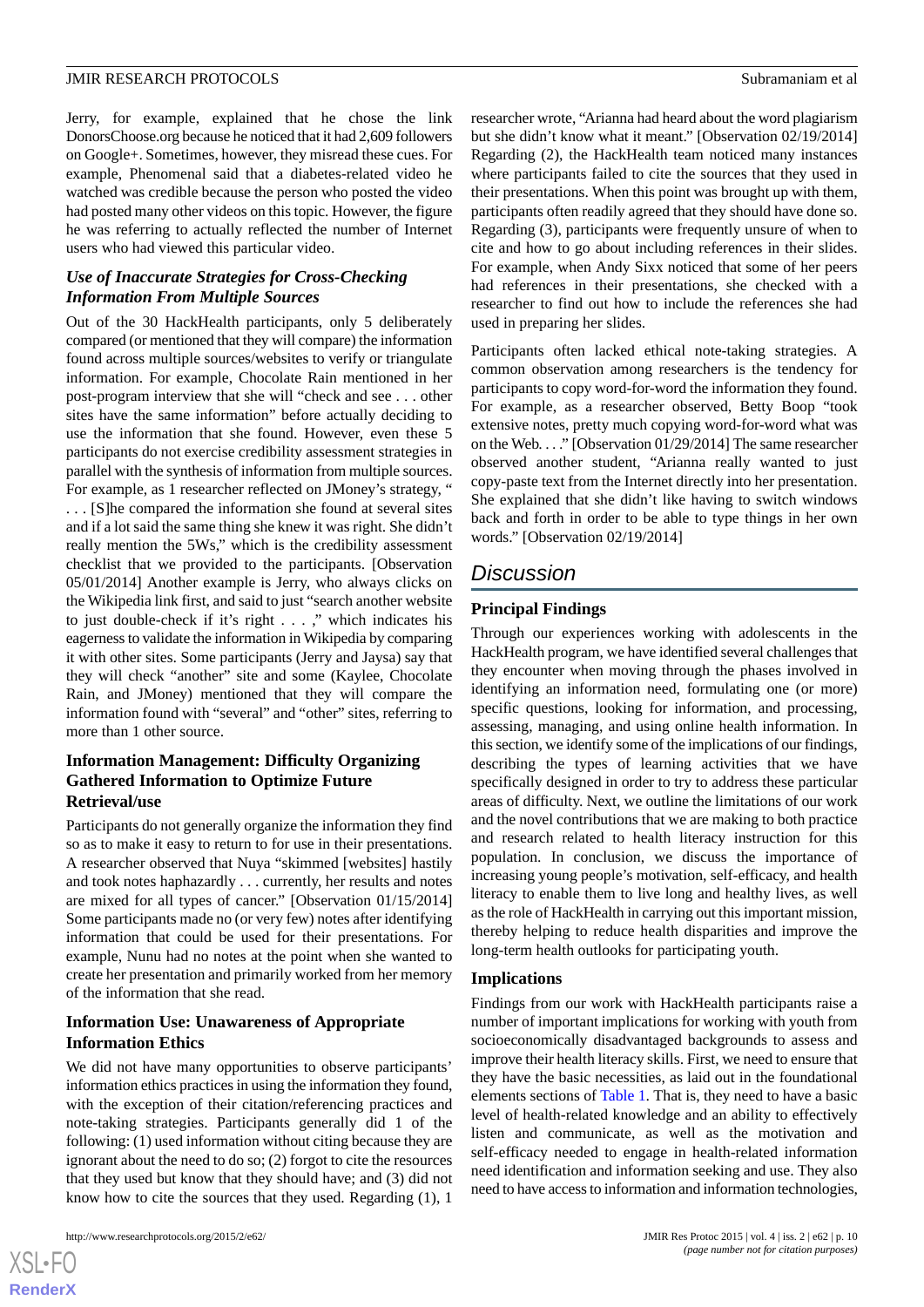an awareness of some trustworthy sources of health information, and a basic understanding of how search engines work.

Moving beyond the foundational elements, today's youth need to have a toolkit of search strategies to use if their preferred method proves unsuccessful. They could use help with converting an information need into a question and then converting a question into a search query. They also need to understand how Google (their preferred search engine) works—for example, how the order of search results is determined—and that Google's autocomplete feature can be, but isn't always, helpful. Importantly, they need to have lots of opportunities to practice searching, as well as adequate instruction in this area. Ideally, this will help to make them more comfortable with online searching, thereby reducing their anxiety and frustration. Based on these needs, we have revised our original HackHealth modules (we call them "pods") to include more streamlined instruction on research question and query formulation in addition to activities that focus specifically on how the Google search engine selects returns based on a user's search terms/query. For example, one of our activities details the various aspects of a search engine results page and how to make educated choices about which websites to visit to research a topic. This helps reinforce optimal information seeking and use strategies, such as the need to read the content of Web pages carefully and critically.

Additionally, youth would benefit from instruction on bookmarking pages (so they don't have to rely solely on their memories) and on distinguishing ads from true search results on search engine result pages. In acknowledgment of the former, we emphasize the need to record sources used in our pods on note-taking (discussed below). We also include instruction on how to use online bookmarking and organization services, such as Evernote.

Along with increasing their familiarity with health terminology, we need to ensure that they are aware of the limitations of relying solely on word familiarity when selecting search results. Youth would benefit from instruction on the difference between the words "useful" and "credible," with special attention paid to pointing out that the presence of particular types of content (eg, pictures, videos) and/or particular types of functionality (eg, translation, read-aloud) is not, in and of itself, an indicator of credibility. Our pods now include examples of incorrect information that gets spread rapidly around the Internet, even being reposted or tweeted from otherwise reputable sources.

Regarding information assessment, we can help students by increasing their pre-existing knowledge and by pointing out that relying on one's pre-existing knowledge when selecting a search result and when assessing the credibility of a site may prove unsuccessful if they have an insufficient or incorrect understanding of the topic they're searching. Helping youth know where to look when trying to identify the author and the date of a site (or information on a site) is also extremely important, as is emphasizing the need to not only identify the name of the author, but also his or her qualifications. Nuanced instruction regarding the definitions of the different domain types and the general strengths and weaknesses of each of these types of sites is also called for. Helping students to develop

better heuristics and engage in more conscious and effortful strategies in assessing the credibility of online information is also important. Included in our pods is an activity where students work in groups to develop their own heuristics. Increasingly important is imparting an understanding of the more social types of credibility measures, such as number of followers, number of viewers, and user ratings. Additionally, students need to understand the importance of consulting multiple sites to gather, cross-verify, and synthesize information, as well as the need to assess the credibility of each individual site even when in the process of conducting cross-verification, as this will help to improve their likelihood of ending up with truly credible information.

Moving to the latter phases of information management and use, instruction on note-taking is vitally important. Students need to know how to identify the relevant portions of information on a Web page and how to take good notes on this content, using their own words. Further, they need to understand what plagiarism is and why it is important to avoid. To address this need, we included activities focused on note-taking skills, plagiarism, and on the ethical use of information in our pods.

#### **Limitations**

Our work blends research with practice—our research informs our practice, just as our practice informs our research. While this arrangement affords us with some important strengths, such as increased relevance and suitability of our instruction and research methods for our particular population, it also means that our findings may not be generalizable beyond the 30 youth who have participated in HackHealth so far. However, as we work with more and more youth across time, we will be able to ascertain whether there are particular patterns that tend to recur across both individuals and schools, which could suggest broader applicability of some of our methods and findings.

Another limitation of our work pertains to our use of the school library setting and of imposed tasks throughout the program. Although the use of a non-home setting for the program and the assignment of set tasks could lead to nonnatural behaviors, we attempted to limit the potential impacts of these decisions in three ways. First, we elected to use each group's own school library setting, as it was already a part of the participants' daily lives. We felt that this would increase their comfort level as they participated in the program and help to elicit more natural behaviors than an outside space might have done. Second, although we use set, imposed tasks, we nearly always do so in the context of health topics that the participants selected. In this way, we aimed to ensure each participant's interest in his/her topic and the personal relevance of that topic for him/her. Third, we decided to use multiple data collection methods, so that we could analyze participants' behavior from a variety of perspectives.

#### **Conclusions**

Today's youth have an unprecedented opportunity to live long and healthy lives; however, they need to have self-efficacy, information access, and a wide array of health literacy skills to do so. Our HackHealth after-school program for middle school students from socioeconomically disadvantaged backgrounds

 $XS$  $\cdot$ FC **[RenderX](http://www.renderx.com/)**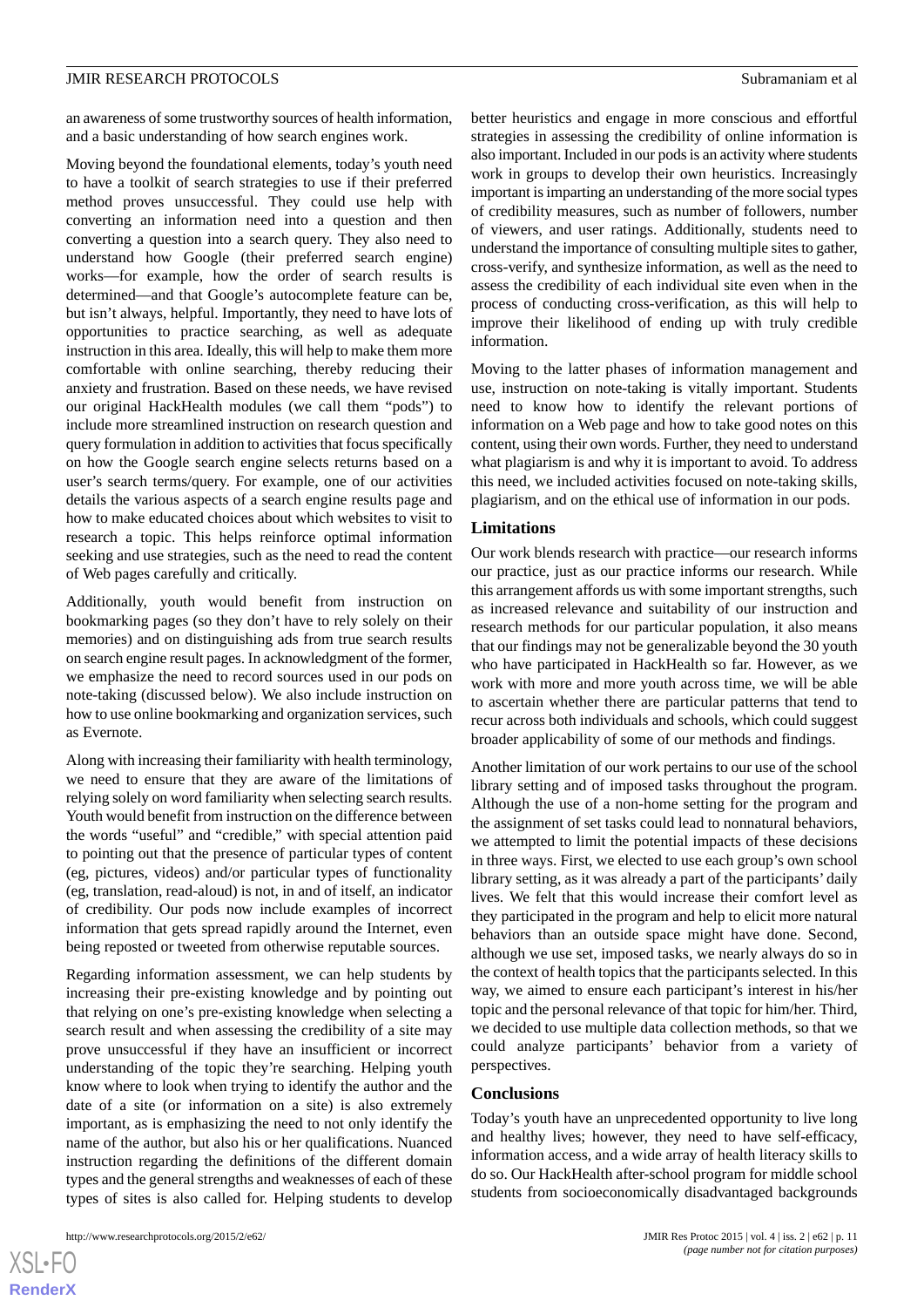aims to capitalize on this population's interest in science and health, simultaneously increasing their health-related motivation and self-efficacy, their digital and health literacy skills, and their understanding of the crucial link between their daily health-related behaviors and their ability to maintain their health and prevent disease. With an increased societal focus on health and a shift from viewing patients as passive recipients of medical care to viewing them as active arbiters of their own health, it will only become more imperative that youth possess these many different types of health literacy skills.

Although the vast majority of existing literature on health literacy assessment has focused on adults and has generally sought to measure reading comprehension, shifting our focus to this younger, more vulnerable (in terms of both age and socioeconomic class) population and widening our focus to encompass the much broader range of skills that actually constitute health literacy provides us with an opportunity to

intervene at an early point in the pernicious cycle between poor health literacy and poor health outcomes. We can thereby contribute toward improving the long-term health outlook for this population and reducing health disparities. Furthermore, our intervention takes place at a critical stage in these individuals'development, as adolescence is often the time when people begin to develop health-related habits and to enact (or not) particular health behaviors of their own accord. Moreover, this age range is very often the time when parents of children with chronic health conditions pass along self-care responsibilities, resulting in poorer health outcomes for those adolescents who fail to successfully adapt to this transition and undertake the necessary self-care activities on their own. By assessing and improving the health literacy skills of this population, we can increase their motivation and their belief in their ability to exert control over their own health, as well as their ability to find, understand, manage, and make use of credible health-related information.

### **Acknowledgments**

We would like to thank the National Library of Medicine for providing the funding that makes the HackHealth program possible. We would also like to thank all of the school librarians and students with whom we work in the hopes of improving the future health of our society. Special thanks to Faith Ambrosini, who worked as the graduate assistant for the HackHealth team. A modified version of this paper was awarded the 2015 Association for Library and Information Science Education—Library Media Connection (ALISE-LMC) Best Paper Award at the 2015 ALISE Conference (the conference does not have published proceedings, and only requires a 20-minute presentation of the paper at the conference).

### **Conflicts of Interest**

<span id="page-11-1"></span><span id="page-11-0"></span>None declared.

### **References**

- <span id="page-11-2"></span>1. National Network of Libraries of Medicine (NNLM). Health Literacy. Bethesda, MD: NNLM; 2013.
- <span id="page-11-3"></span>2. Kutner M, Greenberg E, Jin Y, Paulsen C. The Health Literacy of America's Adults: Results From the 2003 National Assessment of Adult Literacy (NCES 2006–483). U.S. Department of Education. Washington, DC: National Center for Education Statistics; 2006.
- <span id="page-11-4"></span>3. Berkman ND, Davis TC, McCormack L. Health literacy: what is it? J Health Commun 2010 Aug;15 Suppl 2:9-19. [doi: [10.1080/10810730.2010.499985\]](http://dx.doi.org/10.1080/10810730.2010.499985) [Medline: [20845189\]](http://www.ncbi.nlm.nih.gov/entrez/query.fcgi?cmd=Retrieve&db=PubMed&list_uids=20845189&dopt=Abstract)
- 4. 4. Ad Hoc Committee on Health Literacy for the Council on Scientific Affairs, American Medical Association. Health literacy: report of the Council on Scientific Affairs. Ad Hoc Committee on Health Literacy for the Council on Scientific Affairs, American Medical Association. JAMA 1999 Feb 10;281(6):552-557. [Medline: [10022112](http://www.ncbi.nlm.nih.gov/entrez/query.fcgi?cmd=Retrieve&db=PubMed&list_uids=10022112&dopt=Abstract)]
- <span id="page-11-6"></span><span id="page-11-5"></span>5. Lenhart A, Purcell K, Smith A, Zickuhr K. Pew Internet & American Life Project. 2010 Feb. Social Media & Mobile Internet Use Among Teens and Young Adults URL: [http://www.pewinternet.org/files/old-media/Files/Reports/](http://www.pewinternet.org/files/old-media/Files/Reports/2010/PIP_Social_Media_and_Young_Adults_Report_Final_with_toplines.pdf) [2010/PIP\\_Social\\_Media\\_and\\_Young\\_Adults\\_Report\\_Final\\_with\\_toplines.pdf](http://www.pewinternet.org/files/old-media/Files/Reports/2010/PIP_Social_Media_and_Young_Adults_Report_Final_with_toplines.pdf) [accessed 2015-05-14] [[WebCite Cache ID](http://www.webcitation.org/

                                    6YX5yeiV2) [6YX5yeiV2](http://www.webcitation.org/

                                    6YX5yeiV2)]
- <span id="page-11-8"></span><span id="page-11-7"></span>6. Giuse NB, Sathe N, Jerome R, Koonce TY. Planning Multidisciplinary and Multicenter Strategies for Understanding Health Information Delivery to Children. Eskind Biomedical Library 2009.
- <span id="page-11-9"></span>7. Abrams MA, Klass P, Dreyer BP. Health literacy and children: introduction. Pediatrics 2009 Nov;124 Suppl 3:S262-S264 [[FREE Full text](http://pediatrics.aappublications.org/cgi/pmidlookup?view=long&pmid=19861479)] [doi: [10.1542/peds.2009-1162A](http://dx.doi.org/10.1542/peds.2009-1162A)] [Medline: [19861479\]](http://www.ncbi.nlm.nih.gov/entrez/query.fcgi?cmd=Retrieve&db=PubMed&list_uids=19861479&dopt=Abstract)
- <span id="page-11-10"></span>8. Brown SL, Teufel JA, Birch DA. Early adolescents perceptions of health and health literacy. J Sch Health 2007 Jan;77(1):7-15. [doi: [10.1111/j.1746-1561.2007.00156.x](http://dx.doi.org/10.1111/j.1746-1561.2007.00156.x)] [Medline: [17212754](http://www.ncbi.nlm.nih.gov/entrez/query.fcgi?cmd=Retrieve&db=PubMed&list_uids=17212754&dopt=Abstract)]
- <span id="page-11-11"></span>9. Ghaddar SF, Valerio MA, Garcia CM, Hansen L. Adolescent health literacy: the importance of credible sources for online health information. J Sch Health 2012 Jan;82(1):28-36. [doi: [10.1111/j.1746-1561.2011.00664.x\]](http://dx.doi.org/10.1111/j.1746-1561.2011.00664.x) [Medline: [22142172\]](http://www.ncbi.nlm.nih.gov/entrez/query.fcgi?cmd=Retrieve&db=PubMed&list_uids=22142172&dopt=Abstract)
- 10. Manganello JA. Health literacy and adolescents: a framework and agenda for future research. Health Educ Res 2008 Oct;23(5):840-847 [\[FREE Full text\]](http://her.oxfordjournals.org/cgi/pmidlookup?view=long&pmid=18024979) [doi: [10.1093/her/cym069\]](http://dx.doi.org/10.1093/her/cym069) [Medline: [18024979\]](http://www.ncbi.nlm.nih.gov/entrez/query.fcgi?cmd=Retrieve&db=PubMed&list_uids=18024979&dopt=Abstract)
- 11. Ormshaw MJ, Paakkari LT, Kannas LK. Measuring child and adolescent health literacy: a systematic review of literature. Health Education 2013 Aug 23;113(5):433-455. [doi: [10.1108/HE-07-2012-0039\]](http://dx.doi.org/10.1108/HE-07-2012-0039)
- 12. Pratt HD, Tsitsika AK. Fetal, childhood, and adolescence interventions leading to adult disease prevention. Prim Care 2007 Jun;34(2):203-17; abstract v. [doi: [10.1016/j.pop.2007.04.004\]](http://dx.doi.org/10.1016/j.pop.2007.04.004) [Medline: [17666222](http://www.ncbi.nlm.nih.gov/entrez/query.fcgi?cmd=Retrieve&db=PubMed&list_uids=17666222&dopt=Abstract)]

 $XS$  • FO **[RenderX](http://www.renderx.com/)**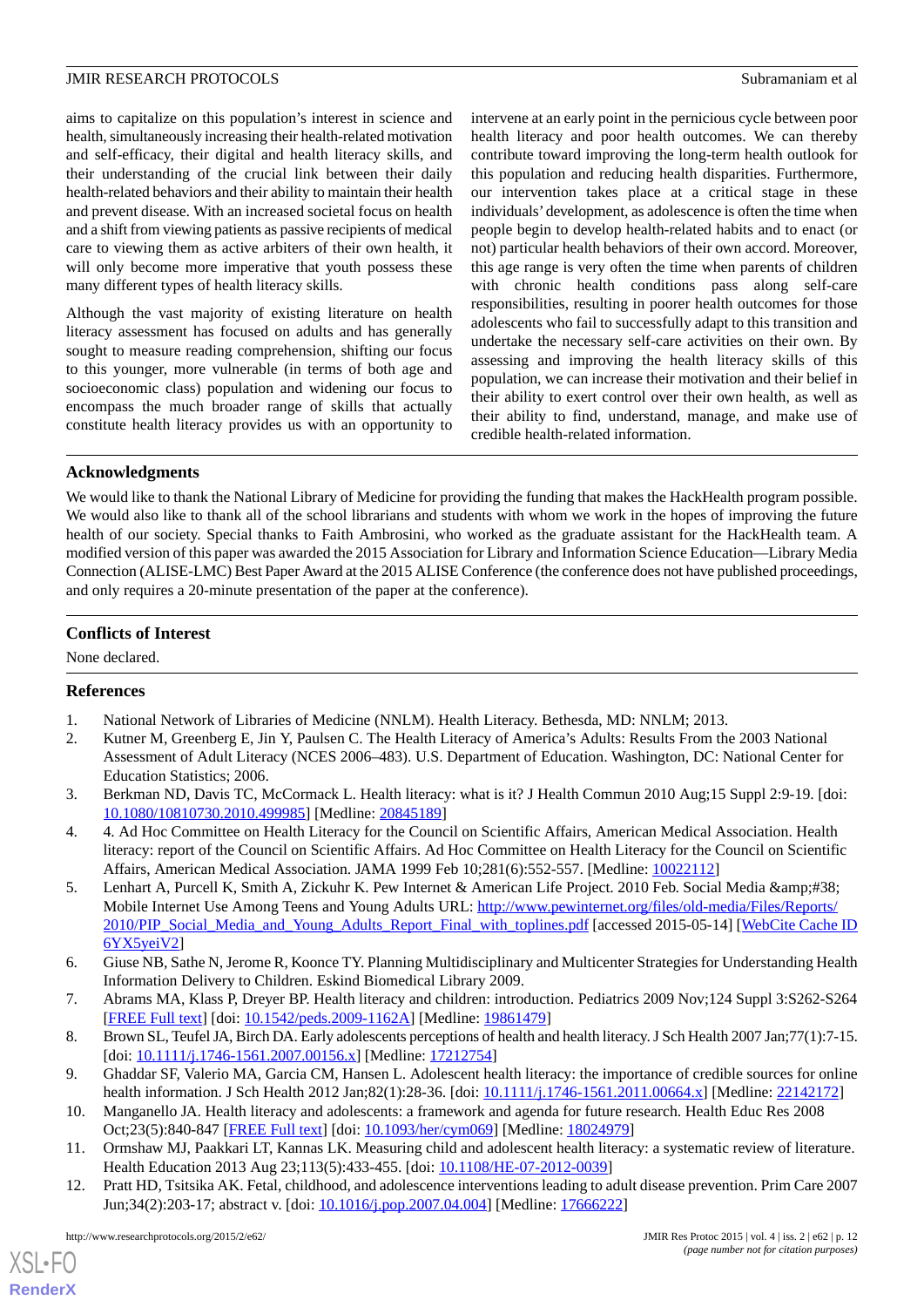- <span id="page-12-0"></span>13. Subramaniam M, St Jean B, Follman R, Taylor NG, Kodama C, Casciotti D, et al. HackHealth. URL: [http://hackhealth.](http://hackhealth.umd.edu/) [umd.edu/](http://hackhealth.umd.edu/) [accessed 2015-05-13] [\[WebCite Cache ID 6YWhkk5es\]](http://www.webcitation.org/

                                    6YWhkk5es)
- <span id="page-12-2"></span><span id="page-12-1"></span>14. U.S. Department of Education. Improving Basic Programs Operated by Local Educational Agencies (Title 1, Part A). U.S. Department of Education 2014;WebCite [[FREE Full text\]](http://www2.ed.gov/programs/titleiparta/index.html)
- <span id="page-12-3"></span>15. Maryland State Department of Education. 2014 Maryland Report Card URL:<http://mdreportcard.org> [accessed 2014-03-21] [[WebCite Cache ID 6Yrylphnq\]](http://www.webcitation.org/

                                    6Yrylphnq)
- 16. Druin A. Cooperative inquiry: Developing new technologies for children with children. 1999 Presented at: CHI '99: Proceedings of the SIGCHI Conference on Human Factors in Computing Systems; 1999; Pennsylvania p. 592-599.
- <span id="page-12-4"></span>17. Druin A. What children can teach us: Developing digital libraries for children. Libr Q 2005;75(1):20-41.
- <span id="page-12-5"></span>18. Guha M, Druin A, Chipman G, Fails JA, Simms S, Farber A. Working with young children as technology design partners. Communications of the ACM 2005;48(1):39-42.
- 19. Fergie G, Hunt K, Hilton S. What young people want from health-related online resources: a focus group study. J Youth Stud 2013 Aug;16(5):579-596 [[FREE Full text\]](http://europepmc.org/abstract/MED/24748849) [doi: [10.1080/13676261.2012.744811](http://dx.doi.org/10.1080/13676261.2012.744811)] [Medline: [24748849](http://www.ncbi.nlm.nih.gov/entrez/query.fcgi?cmd=Retrieve&db=PubMed&list_uids=24748849&dopt=Abstract)]
- 20. Franck L, Noble G, McEvoy M. Enquiring minds want to know: topics requested by users of a children's health information website. Patient Educ Couns 2008 Jul;72(1):168-171. [doi: [10.1016/j.pec.2008.02.014](http://dx.doi.org/10.1016/j.pec.2008.02.014)] [Medline: [18406098](http://www.ncbi.nlm.nih.gov/entrez/query.fcgi?cmd=Retrieve&db=PubMed&list_uids=18406098&dopt=Abstract)]
- <span id="page-12-6"></span>21. Kaiser FF. com: How young people use the Internet for health information. 2001. Generation Rx URL: [https:/](https://kaiserfamilyfoundation.files.wordpress.com/2001/11/3202-genrx-report.pdf) [/kaiserfamilyfoundation.files.wordpress.com/2001/11/3202-genrx-report.pdf](https://kaiserfamilyfoundation.files.wordpress.com/2001/11/3202-genrx-report.pdf) [accessed 2015-05-14] [[WebCite Cache ID](http://www.webcitation.org/

                                    6YX6BDGWu) [6YX6BDGWu](http://www.webcitation.org/

                                    6YX6BDGWu)]
- <span id="page-12-7"></span>22. Smart KA, Parker RS, Lampert J, Sulo S. Speaking up: teens voice their health information needs. J Sch Nurs 2012 Oct;28(5):379-388. [doi: [10.1177/1059840512450916](http://dx.doi.org/10.1177/1059840512450916)] [Medline: [22713965\]](http://www.ncbi.nlm.nih.gov/entrez/query.fcgi?cmd=Retrieve&db=PubMed&list_uids=22713965&dopt=Abstract)
- <span id="page-12-8"></span>23. Hirsh S. Domain knowledgechildren's search behavior. In Chelton MK, Cool C. editors. Youth information-seeking behavior: Theories, models, and issues. Lanham, MD: Scarecrow Press; 2004.
- <span id="page-12-10"></span><span id="page-12-9"></span>24. Eastin MS. Toward a cognitive developmental approach to youth perceptions of credibility. In Metzger MJ, Flanagin AJ. editors. Digital Media, Youth, and Credibility. Cambridge, MA: The MIT Press; 2008:101-122.
- <span id="page-12-11"></span>25. Flanagin AJ, Metzger MJ. Digital mediayouth: Unparalleled opportunityunprecedented Responsibility. In Metzger MJ, Flanagin AJ. editors. Digital Media, Youth, and Credibility. Cambridge, MA: The MIT Press; 2008:5-27.
- <span id="page-12-12"></span>26. Kuhlthau CC. Developing a model of the library search process: cognitive and affective aspects. RQ 1988;28(2).
- <span id="page-12-13"></span>27. Lankes RD. Trusting the Internet: New approaches to credibility tools. In Metzger MJ, Flanagin AJ. editors. Digital Media, Youth, and Credibility. Cambridge, MA: The MIT Press; 2008:101-122.
- <span id="page-12-14"></span>28. Hsieh-Yee I. Effects of search experience and subject knowledge on the search tactics of novice and experienced searchers. Case of DIALOG Searches of ERIC 1993;44. [doi: [10.1002/\(SICI\)1097-4571\(199304\)44:3<161::AID-ASI5>3.0.CO;2-8](http://dx.doi.org/10.1002/(SICI)1097-4571(199304)44:3<161::AID-ASI5>3.0.CO;2-8)]
- <span id="page-12-15"></span>29. Rieh SY, Hilligoss B. College students' credibility judgments in the information seeking process. In Metzger MJ, Flanagin AJ. editors. Digital Media, Youth, and Credibility. Cambridge, MA: The MIT Press; 2008:49-72.
- <span id="page-12-16"></span>30. Bilal D. Children's use of the Yahooligans! Web search engine: Cognitive, physical and affective behaviors on fact-based search tasks. J Am Soc Inf Sci 2000;51(7):646-665.
- <span id="page-12-23"></span>31. Hansen DL, Derry HA, Resnick PJ, Richardson CR. Adolescents searching for health information on the Internet: an observational study. J Med Internet Res 2003 Oct 17;5(4):e25 [[FREE Full text](http://www.jmir.org/2003/4/e25/)] [doi: [10.2196/jmir.5.4.e25\]](http://dx.doi.org/10.2196/jmir.5.4.e25) [Medline: [14713653](http://www.ncbi.nlm.nih.gov/entrez/query.fcgi?cmd=Retrieve&db=PubMed&list_uids=14713653&dopt=Abstract)]
- <span id="page-12-24"></span>32. Agosto DE. Bounded rationality and satisficing in young people's web-based decision making. J Assoc Inf Sci Technol 2002;53(1).
- 33. Agosto DE. A model of young people's decision-making in using the web. Libr Inf Sci Res 2002;24(4).
- <span id="page-12-17"></span>34. Fidel R, Davies RK, Douglass MH, Holder JK, Hopkins CJ, Kushner EJ, et al. A visit to the information mall: Web searching behavior of high school students. J Am Soc Inf Sci 1999;50(1):24-37.
- <span id="page-12-19"></span><span id="page-12-18"></span>35. Gasser U, Cortesi S, Malik M, Lee A. Youth and digital media: From credibility to information Quality. Cambridge: The Berkman Center for Internet & Society Research Publication Series 2012; 2012. URL: [http://dml2011.dmlhub.net/sites/](http://dml2011.dmlhub.net/sites/dmlcentral/files/resource_files/ssrn-id2005272.pdf) [dmlcentral/files/resource\\_files/ssrn-id2005272.pdf](http://dml2011.dmlhub.net/sites/dmlcentral/files/resource_files/ssrn-id2005272.pdf) [accessed 2015-05-14] [[WebCite Cache ID 6YX6RLxeC\]](http://www.webcitation.org/

                                    6YX6RLxeC)
- 36. Sundar SS. The MAIN Model: A heuristic approach to understanding technology effects on credibility. In Metzger MJ, Flanagin, AJ. editors. Digital Media, Youth, and Credibility. Cambridge, MA: The MIT Press; 2008:73-100.
- <span id="page-12-21"></span><span id="page-12-20"></span>37. Holman L. Millennial students' mental models of search: Implications for academic librarians and database developers. The Journal of Academic Librarianship 2011;37(1).
- <span id="page-12-22"></span>38. Subramaniam M, St. Jean, B, Taylor NG, Casciotti D, Follman R, Ambrosini F, et al. "Nobody will have to suffer what I suffer": Weaving personal relevance into interest-driven learning pathways. 2014 Presented at: 2014 Digital Media and Learning Conference; 2014; Boston.
- 39. Subramaniam M, Taylor NG, St. Jean B, Follman R, Kodama C, Casciotti D. As simple as that? Tween credibility assessment in a complex online world. Journal of Documentation 2015;71(3):550-571.
- 40. St. Jean B, Subramaniam M, Taylor NG, Follman R, Kodama C, Casciotti D. The influence of positive hypothesis testing on youths' online health-related information seeking. New Library World 2015 (forthcoming).
- 41. Usher EL, Pajares F. Sources of self-efficacy in school: Critical review of the literature and future directions. Rev Educ Res 2008;78(4):751.

[XSL](http://www.w3.org/Style/XSL)•FO **[RenderX](http://www.renderx.com/)**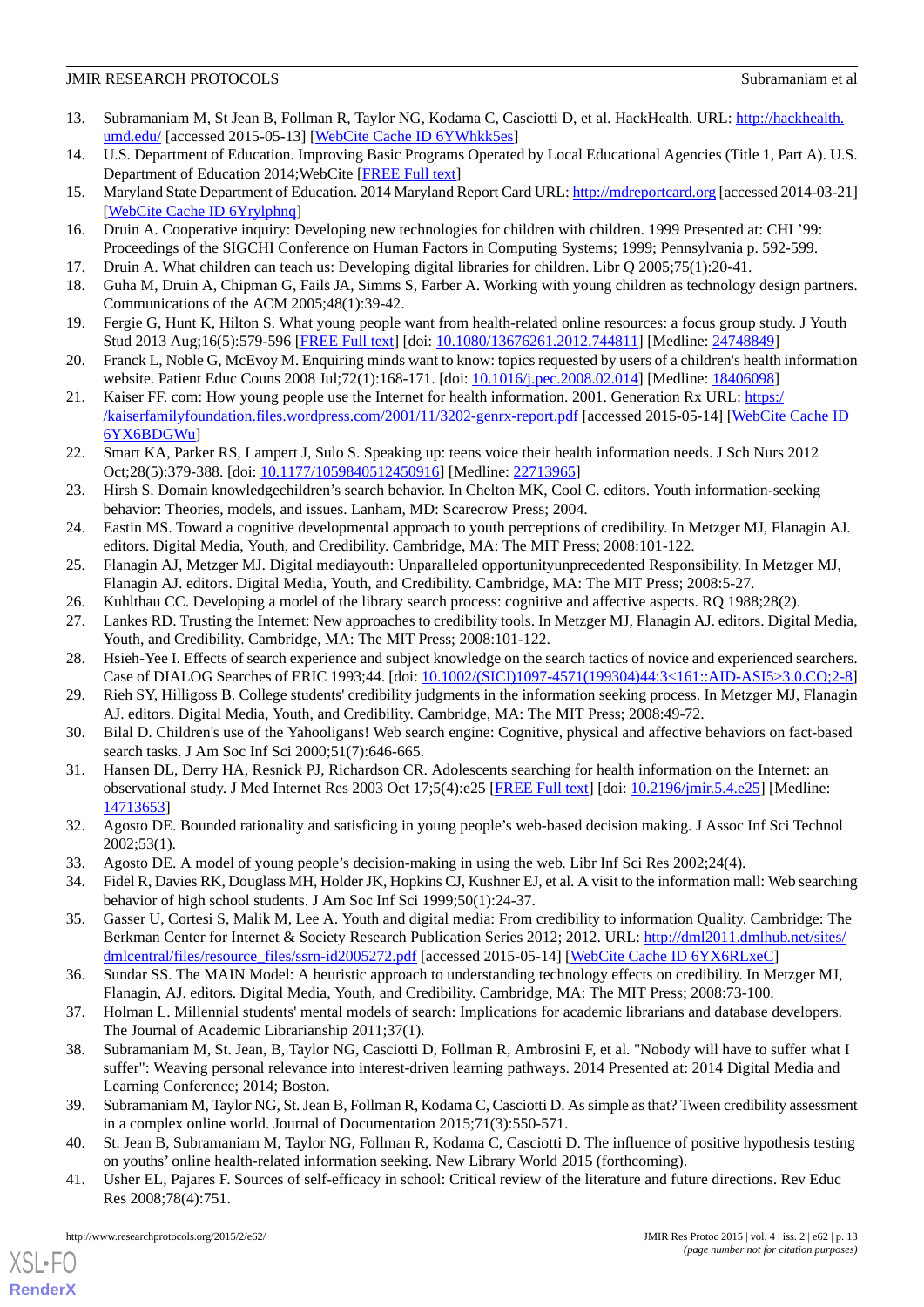- <span id="page-13-0"></span>42. Schunk DH, Pajares F. Competence beliefs in academic functioning. In Elliot AJ, Dweck C. editors. Handbook of competence and motivation. New York: Guilford Press; 2008:85-104.
- <span id="page-13-2"></span><span id="page-13-1"></span>43. Golbeck AL, Ahlers-Schmidt CR, Paschal AM, Dismuke SE. A definition and operational framework for health numeracy. Am J Prev Med 2005 Nov;29(4):375-376. [doi: [10.1016/j.amepre.2005.06.012\]](http://dx.doi.org/10.1016/j.amepre.2005.06.012) [Medline: [16242604\]](http://www.ncbi.nlm.nih.gov/entrez/query.fcgi?cmd=Retrieve&db=PubMed&list_uids=16242604&dopt=Abstract)
- <span id="page-13-3"></span>44. Foss E, Druin A, Yip J, Ford W, Golub E. Adolescent search roles. J Assoc Inf Sci Technol 2013;64(1):173.
- 45. Institute of Medicine (IOM). Health Literacy: A Prescription to End Confusion. Washington, DC: The National Academies Press; 2004.
- <span id="page-13-5"></span>46. Centers for Disease ControlPrevention. National Health Education Standards. Atlanta, GA: Centers for Disease Control and Prevention; 2013.
- 47. Norman CD, Skinner HA. eHealth Literacy: Essential Skills for Consumer Health in a Networked World. J Med Internet Res 2006 Jun;8(2):e9 [[FREE Full text](http://www.jmir.org/2006/2/e9/)] [doi: [10.2196/jmir.8.2.e9\]](http://dx.doi.org/10.2196/jmir.8.2.e9) [Medline: [16867972\]](http://www.ncbi.nlm.nih.gov/entrez/query.fcgi?cmd=Retrieve&db=PubMed&list_uids=16867972&dopt=Abstract)
- <span id="page-13-8"></span>48. Nutbeam D. The evolving concept of health literacy. Soc Sci Med 2008;67:2072-2078.
- <span id="page-13-6"></span>49. Sørensen K, Van den Broucke S, Fullam J, Doyle G, Pelikan J, Slonska Z, et al. Health literacy and public health: A systematic review and integration of definitions and models. BMC Public Health 2012;12 [\[FREE Full text\]](http://www.biomedcentral.com/1471-2458/12/80)
- 50. Squiers L, Peinado S, Berkman N, Boudewyns V, McCormack L. The health literacy skills framework. J Health Commun 2012;17 Suppl 3:30-54. [doi: [10.1080/10810730.2012.713442](http://dx.doi.org/10.1080/10810730.2012.713442)] [Medline: [23030560](http://www.ncbi.nlm.nih.gov/entrez/query.fcgi?cmd=Retrieve&db=PubMed&list_uids=23030560&dopt=Abstract)]
- <span id="page-13-4"></span>51. Wilson KK. Promoting health literacy. Clemson, SC: Clemson University Institute on Family and Neighborhood Life; 2001.
- <span id="page-13-7"></span>52. Zarcadoolas C, Pleasant A, Greer DS. Understanding health literacy: an expanded model. Health Promot Int 2005 Jun;20(2):195-203 [[FREE Full text](http://heapro.oxfordjournals.org/cgi/pmidlookup?view=long&pmid=15788526)] [doi: [10.1093/heapro/dah609](http://dx.doi.org/10.1093/heapro/dah609)] [Medline: [15788526\]](http://www.ncbi.nlm.nih.gov/entrez/query.fcgi?cmd=Retrieve&db=PubMed&list_uids=15788526&dopt=Abstract)
- <span id="page-13-9"></span>53. von WC, Steptoe A, Wolf MS, Wardle J. Health literacy and health actions: a review and a framework from health psychology. Health Educ Behav 2009 Oct;36(5):860-877. [doi: [10.1177/1090198108322819\]](http://dx.doi.org/10.1177/1090198108322819) [Medline: [18728119\]](http://www.ncbi.nlm.nih.gov/entrez/query.fcgi?cmd=Retrieve&db=PubMed&list_uids=18728119&dopt=Abstract)
- <span id="page-13-10"></span>54. Kerka S. Health literacy: beyond basic skills. In Hull GA, Mikulecky L, St Clair R, Kerka S. editors. Multiple literacies: A compilation for adult educators. Columbus, OH: Center for Education and Training for Employment; 2003:18-21.
- <span id="page-13-11"></span>55. Mancuso JM. Health literacy: a concept/dimensional analysis. Nurs Health Sci 2008 Sep;10(3):248-255. [doi: [10.1111/j.1442-2018.2008.00394.x\]](http://dx.doi.org/10.1111/j.1442-2018.2008.00394.x) [Medline: [18786068\]](http://www.ncbi.nlm.nih.gov/entrez/query.fcgi?cmd=Retrieve&db=PubMed&list_uids=18786068&dopt=Abstract)
- <span id="page-13-12"></span>56. Paasche-Orlow MK, Wolf MS. The causal pathways linking health literacy to health outcomes. Am J Health Behav 2007;31(Suppl 1).
- 57. Chan CV, Kaufman DR. A framework for characterizing eHealth literacy demands and barriers. J Med Internet Res 2011;13(4):e94 [\[FREE Full text](http://www.jmir.org/2011/4/e94/)] [doi: [10.2196/jmir.1750\]](http://dx.doi.org/10.2196/jmir.1750) [Medline: [22094891](http://www.ncbi.nlm.nih.gov/entrez/query.fcgi?cmd=Retrieve&db=PubMed&list_uids=22094891&dopt=Abstract)]
- 58. DeWalt DA, Hink A. Health literacy and child health outcomes: a systematic review of the literature. Pediatrics 2009 Nov;124 Suppl 3:265-274 [[FREE Full text](http://pediatrics.aappublications.org/cgi/pmidlookup?view=long&pmid=19861480)] [doi: [10.1542/peds.2009-1162B](http://dx.doi.org/10.1542/peds.2009-1162B)] [Medline: [19861480](http://www.ncbi.nlm.nih.gov/entrez/query.fcgi?cmd=Retrieve&db=PubMed&list_uids=19861480&dopt=Abstract)]
- <span id="page-13-13"></span>59. McCormack L, Bann C, Squiers L, Berkman ND, Squire C, Schillinger D, et al. Measuring health literacy: a pilot study of a new skills-based instrument. J Health Commun 2010 Aug;15 Suppl 2:51-71. [doi: [10.1080/10810730.2010.499987\]](http://dx.doi.org/10.1080/10810730.2010.499987) [Medline: [20845193](http://www.ncbi.nlm.nih.gov/entrez/query.fcgi?cmd=Retrieve&db=PubMed&list_uids=20845193&dopt=Abstract)]
- <span id="page-13-14"></span>60. Rothman R. Measuring and assessing health literacy in the early years. Presentation at Boston University's 3rd Annual Health Literacy Research Conference 2011.
- <span id="page-13-15"></span>61. van der Vaart Rosalie, van Deursen Alexander Jam, Drossaert CH, Taal E, van Dijk Jan Amg, van de Laar Mart Afj. Does the eHealth Literacy Scale (eHEALS) measure what it intends to measure? Validation of a Dutch version of the eHEALS in two adult populations. J Med Internet Res 2011;13(4):e86 [\[FREE Full text](http://www.jmir.org/2011/4/e86/)] [doi: [10.2196/jmir.1840\]](http://dx.doi.org/10.2196/jmir.1840) [Medline: [22071338\]](http://www.ncbi.nlm.nih.gov/entrez/query.fcgi?cmd=Retrieve&db=PubMed&list_uids=22071338&dopt=Abstract)
- <span id="page-13-16"></span>62. Chisolm DJ, Buchanan L. Measuring adolescent functional health literacy: a pilot validation of the Test of Functional Health Literacy in Adults. J Adolesc Health 2007 Sep;41(3):312-314. [doi: [10.1016/j.jadohealth.2007.04.015](http://dx.doi.org/10.1016/j.jadohealth.2007.04.015)] [Medline: [17707303](http://www.ncbi.nlm.nih.gov/entrez/query.fcgi?cmd=Retrieve&db=PubMed&list_uids=17707303&dopt=Abstract)]
- <span id="page-13-17"></span>63. Dubin G, Toussaint JF, Cassart JP, Howe B, Boyce D, Friedland L, et al. Investigation of a regulatory agency enquiry into potential porcine circovirus type 1 contamination of the human rotavirus vaccine, Rotarix: approach and outcome. Hum Vaccin Immunother 2013 Nov;9(11):2398-2408 [\[FREE Full text](http://www.landesbioscience.com/journals/hv/abstract.php?id=25973)] [Medline: [24056737](http://www.ncbi.nlm.nih.gov/entrez/query.fcgi?cmd=Retrieve&db=PubMed&list_uids=24056737&dopt=Abstract)]
- 64. Dewalt DA, Berkman ND, Sheridan S, Lohr KN, Pignone MP. Literacy and health outcomes: a systematic review of the literature. J Gen Intern Med 2004 Dec;19(12):1228-1239 [\[FREE Full text\]](http://europepmc.org/abstract/MED/15610334) [doi: [10.1111/j.1525-1497.2004.40153.x](http://dx.doi.org/10.1111/j.1525-1497.2004.40153.x)] [Medline: [15610334](http://www.ncbi.nlm.nih.gov/entrez/query.fcgi?cmd=Retrieve&db=PubMed&list_uids=15610334&dopt=Abstract)]
- 65. Collins A, Joseph D, Bielaczyc K. Design Research: Theoretical and Methodological Issues. Journal of the Learning Sciences 2004;3(1):15-42. [doi: [10.1207/s15327809jls1301\\_2\]](http://dx.doi.org/10.1207/s15327809jls1301_2)

### **Abbreviations**

[XSL](http://www.w3.org/Style/XSL)•FO **[RenderX](http://www.renderx.com/)**

**DBR:** design-based research **NAAL:** National Assessment of Adult Literacy **REALM-Teen:** Rapid Estimate of Adult Literacy in Medicine-Teen